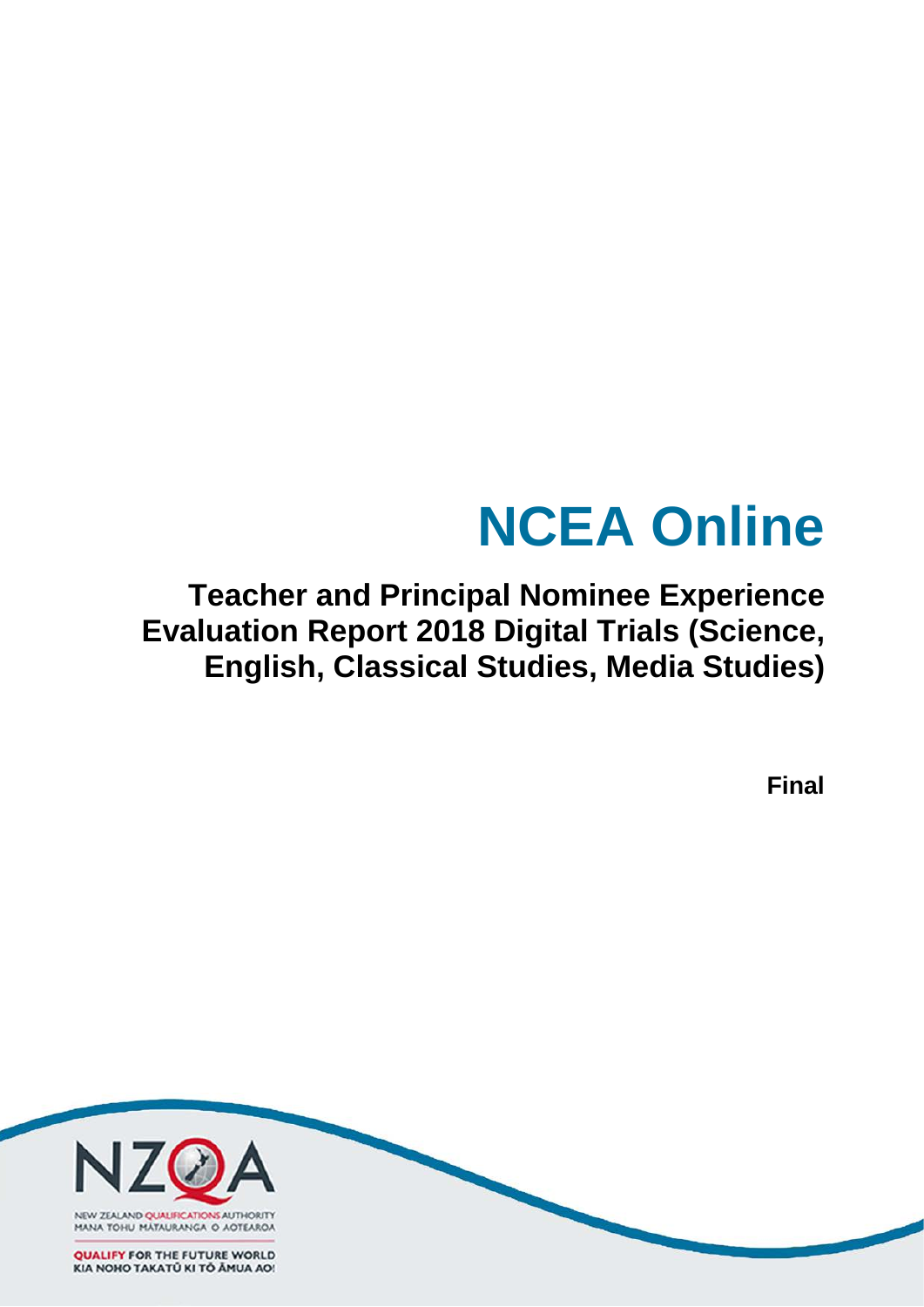# **NCEA Online**

# **Table of Contents**

| 1.                                                                                                 |
|----------------------------------------------------------------------------------------------------|
| 1.1                                                                                                |
|                                                                                                    |
|                                                                                                    |
| 1.2                                                                                                |
|                                                                                                    |
|                                                                                                    |
|                                                                                                    |
|                                                                                                    |
|                                                                                                    |
|                                                                                                    |
| 1.3                                                                                                |
|                                                                                                    |
|                                                                                                    |
|                                                                                                    |
| Appendix Two: Teacher Survey Summarised Responses (Mid-year) 11                                    |
|                                                                                                    |
| Teacher Survey Summarised Responses (End-of-year) 18<br><b>Appendix Four:</b>                      |
| Principal Nominee Survey Questions (Mid-year)22<br><b>Appendix Five:</b>                           |
| Appendix Six: Principal Nominee Survey Summarised Responses (Mid-year)23                           |
| Appendix Seven: Principal Nominee Survey Questions (End-of-year) 25                                |
| <b>Principal Nominee Survey Summarised Responses (End-of-year)</b><br><b>Appendix Eight:</b><br>26 |



**QUALIFY FOR THE FUTURE WORLD<br>KIA NOHO TAKATÚ KI TỔ ĂMUA AO!**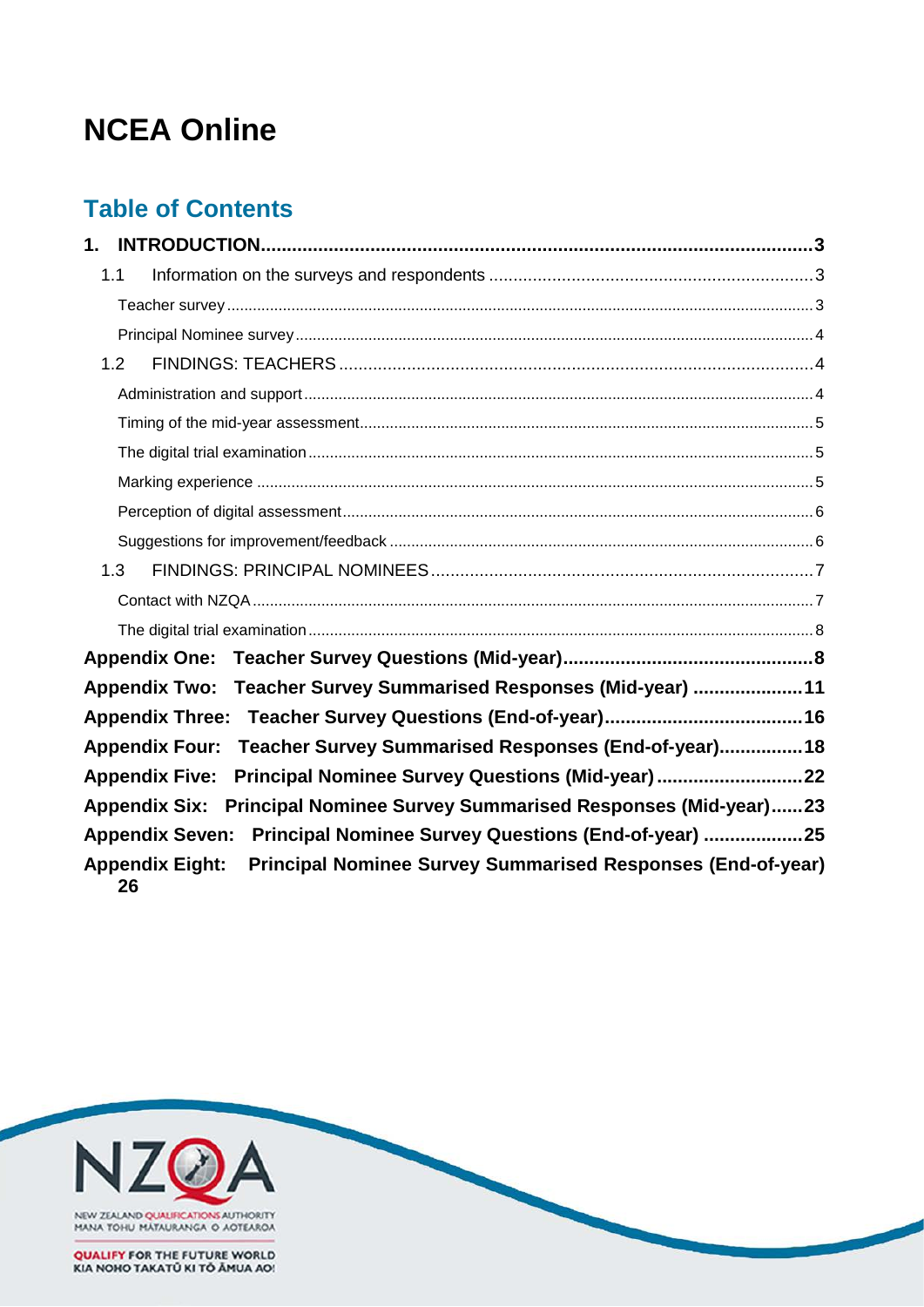# <span id="page-2-0"></span>**1. INTRODUCTION**

This report covers teacher and Principal Nominee self-reported experience of managing 2018 Digital Trial examinations in their schools.

The Digital Trial Examinations for Levels 1, 2, and 3 English, Classical Studies, and Media Studies were made available to schools in  $11 - 28$  September and  $15 - 26$  October 2018. These nine examinations required essay type answers.

The Level 1 Digital Only Science Trial was also available from 18 June to 6 July for its mid-year delivery, and during September 11 – 28 September and 15 – 26 October for its end-of-year delivery along with the other Trials. This Trial was designed to test new digital features, ways of asking questions, and providing responses.

The setup, invigilation and marking of the Digital Trials was managed and run by schools. In total, 129 schools participated in Digital Trials in 2018. The Digital Trials could either be used as a practice examination completed in one sitting, completed over multiple sessions as a classroom activity, or used for revision.

Documentation regarding managing and administering the Trials including guidance on logging in and the use of the marking tool were provided to schools and teachers. Further advice was offered by NZQA through email and telephone support. Familiarisation exercises were made available so key elements of the digital assessment could be experienced before undertaking the Trials.

## <span id="page-2-1"></span>**1.1 Information on the surveys and respondents**

## <span id="page-2-2"></span>**Teacher survey**

The teacher surveys<sup>[1](#page-2-3)</sup> were designed to measure teachers' self-reported experience of managing Digital Trial examinations in their schools. We do not have a conclusive response rate for this survey.

20 teachers who managed the mid-year Science Trial examinations completed the survey. The survey consisted of 18 questions requiring 27 responses, of which 7 were open-ended questions. See Appendix One for a list of the teacher survey questions. See Appendix Two for summary tables of responses to the closed ended questions.

70 teachers who managed at least one of the ten end-of-year Trial examinations completed the survey. The survey consisted of 16 questions requiring 17 responses, of which two were open-ended questions. See Appendix Three for a list of the teacher survey questions. See Appendix Four for summary tables of responses to the closed ended questions.

The surveys sent to teachers during the mid-year and end-of-year deliveries of the Science Trial contain different questions (e.g. questions relating to the timing of the mid-year Trial which do not apply to the end-of-year delivery). Where a question was asked in both deliveries, the responses are reported together unless there is a significant difference.

<span id="page-2-3"></span> <sup>1</sup> Some teachers and Principal Nominees may have administered more than one Trial examination. Their response to the single survey on their experience may therefore include some overlap in terms of examination sessions. We have treated each survey response as representative of the teacher's/Principal Nominee's overall examination experience, whether that was of a single examination session or multiple sessions. We do not have a conclusive overall response rate for this survey.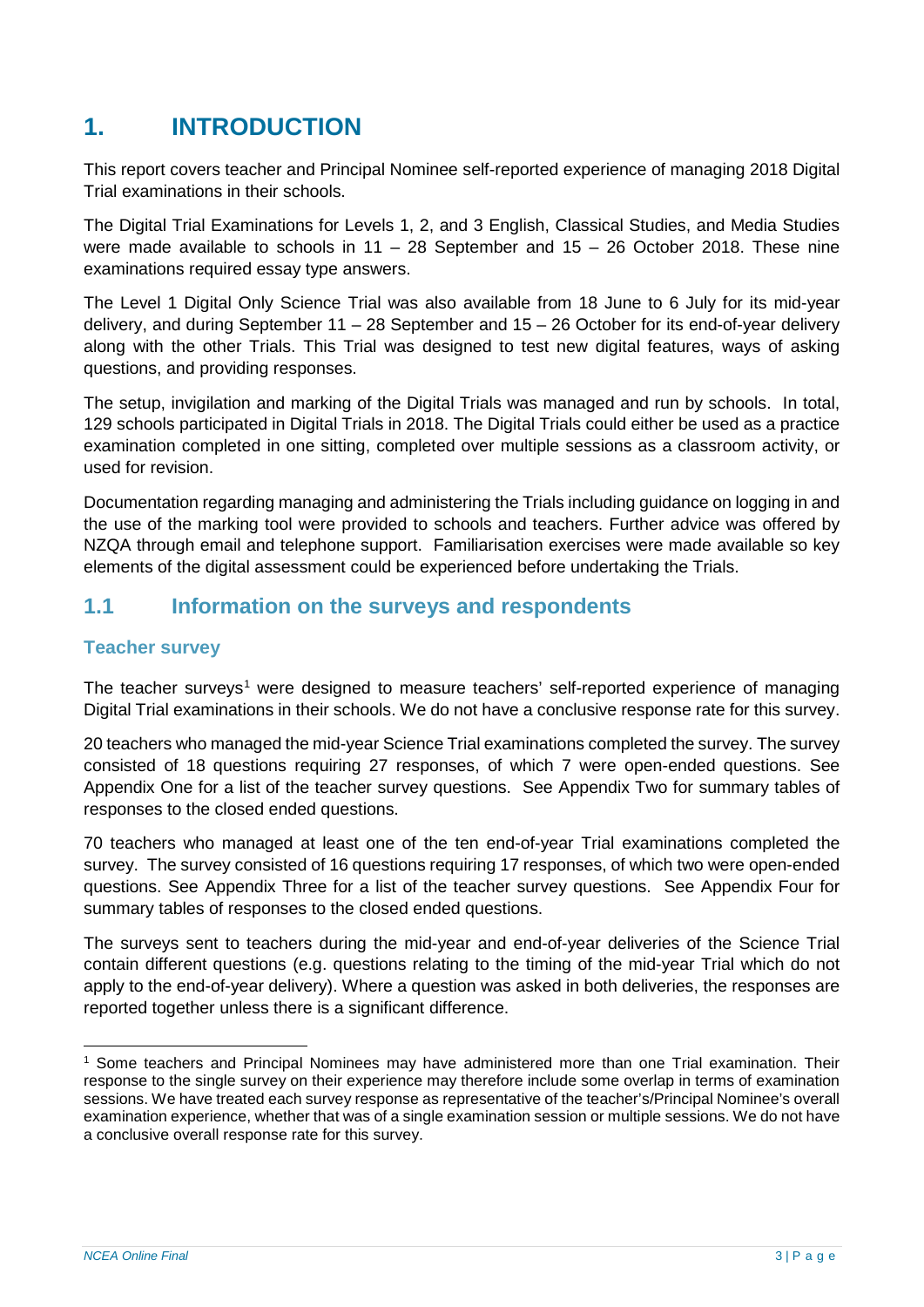## <span id="page-3-0"></span>**Principal Nominee survey**

The Principal Nominee survey was designed to measure Principal Nominee self-reported experience of managing Trial examinations in their schools.

Of the 47 schools that participated in the mid-year Science Trial examinations, 17 Principal Nominees completed the survey – **a 21% response rate**. The survey consisted of 7 questions requiring 10 responses, of which one was an open-ended question. See Appendix Five for a list of the Principal Nominee survey questions. See Appendix Six for summary tables of responses to the closed questions.

Of the 100 schools that participated in one of the ten end-of-year Trial examinations, 18 Principal Nominees completed the survey – **an 18% response rate**. The survey consisted of 4 questions requiring 6 responses, with no open-ended questions. See Appendix Seven for a list of the Principal Nominee survey questions. See Appendix Eight for summary tables of responses to the closed ended questions.

The surveys sent to Principal Nominees during the mid-year Science Trial and end-of-year Trials contain different questions (e.g. questions relating to the timing of the mid-year Science Trial which do not apply to the end-of-year Trials). Responses were reported together where the question was asked in surveys for both mid-year and end-of year Trial examinations.

## <span id="page-3-1"></span>**1.2 FINDINGS: TEACHERS**

## <span id="page-3-2"></span>**Administration and support**

Most of the teacher respondents overall (92%, 83 of 90) agreed or strongly agreed that they were provided with enough information to administer the Trial examinations. Of the teachers who responded to the survey following the mid-year delivery of the Digital Only Level 1 Science Trial, a similar percentage – 90% (18 of 20) – thought that the familiarisation activities prepared their students for the examination.

Of the teacher respondents who set up a digital examination room during the end-of-year Trials (54 of the 70 respondents), 78% (42 of 54) agreed or strongly agreed that it was easy to set up a digital examination room. This question was not asked in the survey for the mid-year delivery of the Digital Only Level 1 Science Trial.

40% (8 of 20) of the teacher survey respondents during the mid-year Science Trial agreed that administering the Trial examination was easy, with no one strongly agreeing. The percentage was greater during the end-of-year Trials. Of the teacher respondents who administered the end-of-year Trial examinations (56 of 69), 79% (44 of 56) agreed or strongly agreed that administering the Trial examination was easy.

75% (15 of 20) of teacher respondents during the mid-year Science Trial reported that there were technical problems or other issues that arose during the administration of the assessments. The percentage was less for the end-of-year Trials, where 54% of teacher respondents (36 of 67) reported that there were technical problems or other issues that arose during the administration of the assessments.

All of the teacher respondents who contacted NZQA for assistance during the mid-year Science Trial (10 of 20) reported receiving useful help and support from NZQA. Of the teacher respondents who contacted NZQA for assistance during the end-of-year Trials (33 of 69), 97% (32 of 33) agreed or strongly agreed that they received useful help and support from NZQA.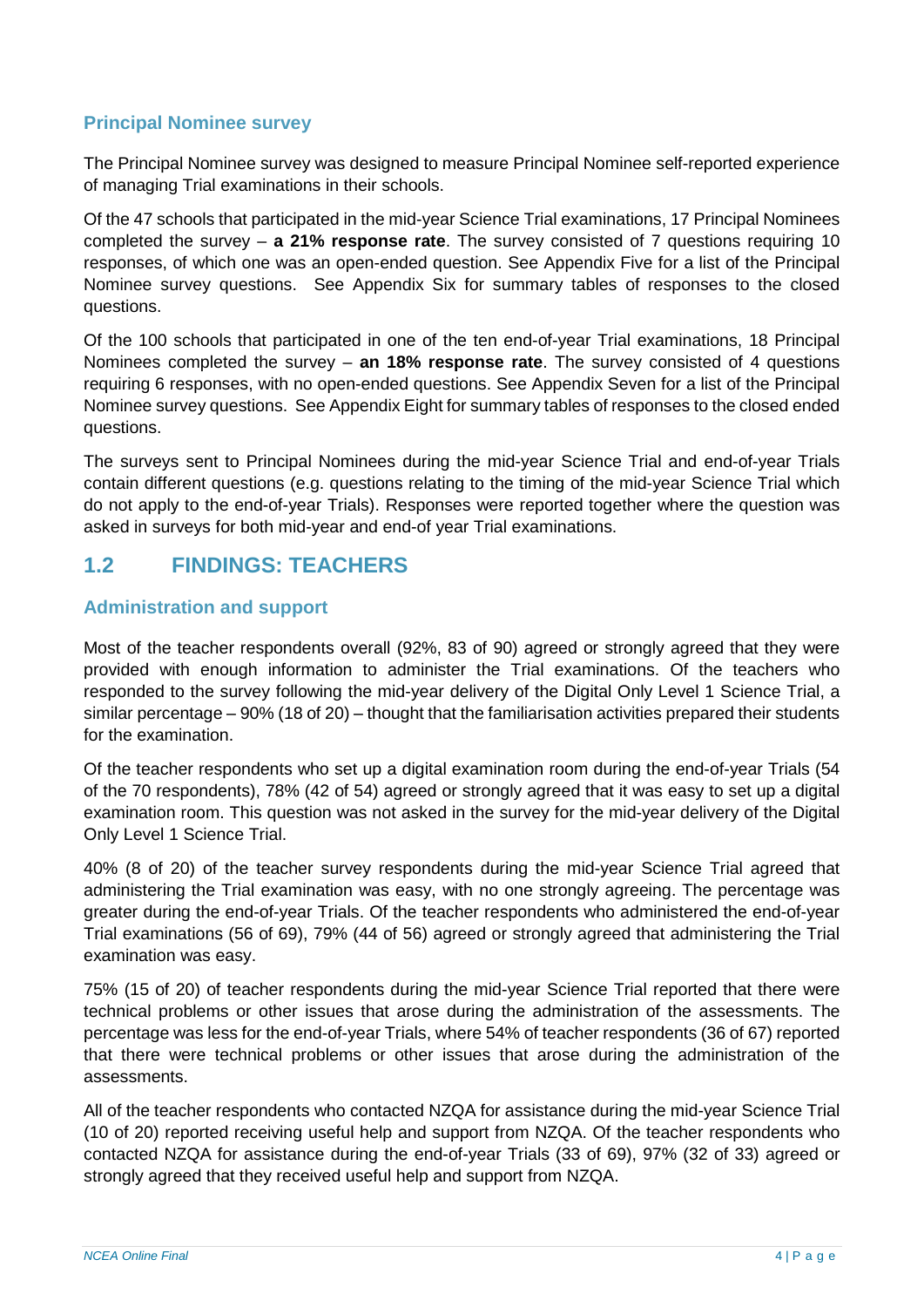## <span id="page-4-0"></span>**Timing of the mid-year assessment**

With respect to the timing of the mid-year Science Trial examination, 55% (11 of 20) of teacher respondents to the survey on the mid-year Science Trial examination disagreed or strongly disagreed that the timing was beneficial for students, and 60% (12 of 20) disagreed or strongly disagreed that the timing suited their school's assessment schedule.

## <span id="page-4-1"></span>**The digital trial examination**

Most of the teacher respondents (80%, 71 of 89) agreed or strongly agreed the familiarisation activities prepared their students for the Trial examination, and 82% (73 of 89) set aside up to two hours for familiarising their students with the materials NZQA provided to help students prepare for the Digital Trial examination.

For the mid-year delivery of the Science Trial, most of the teacher survey respondents (95%, 19 of 20) disagreed or strongly disagreed that their students were more engaged during the Science Trial examination compared to paper-based examinations.

The students who sat the mid-year delivery of the Science Trial were more positive in their response on this topic than their teacher respondents – about half of these student survey respondents (48%) 239 of 501) agreed or strongly agreed with the statement 'I liked doing this examination better than an examination on paper.' Māori and Pasifika student survey respondents answered similarly, with 55% (41 of 74) and 44% (15 of 34) respectively agreeing or strongly agreeing with the statement.

Teacher survey respondents during the end-of-year Trials had a more mixed view than the teacher respondents whose students had sat the mid-year delivery of the Science Trial, with 50% (34 of 68) disagreeing or strongly disagreeing that students were more engaged throughout the Digital Trial examination compared to paper-based examinations.

## <span id="page-4-2"></span>**Marking experience**

For the mid-year Science Trial, the teacher survey respondents were asked about their marking experience through open-ended questions. For the end-of-year Trials, there were no open-ended questions about their digital marking experience but they took the opportunity to mention it in the question about further comments or suggestions about the Trials. For the most part, the marking experience was not received favourably. Commonly mentioned issues were:

- Inability to provide formative feedback or comments to students<sup>[2](#page-4-3)</sup>
- Not being able to record achievement evidence for each part of a question. No transparency in the decision to award marks
- Issues with navigating around the exam (multiple scrolling bars on the same window, difficulty in seeing entirety of a student's answer for long-response questions)
- Not being able to mark by question across papers (reduced inconsistency)
- Wanting the marking workload to be smaller
- The examination marking scheme

Almost all teachers responded with more than one problem experienced while marking. Positive comments about the marking process were mainly that it was faster once they got used to it, compact, did not involve scripts, and that it was straightforward to use.

<span id="page-4-3"></span><sup>&</sup>lt;sup>2</sup> As per NZQA policy, the marking solution currently available is calibrated for Pilot examinations in which no ability is offered for giving formative feedback or recording achievement evidence.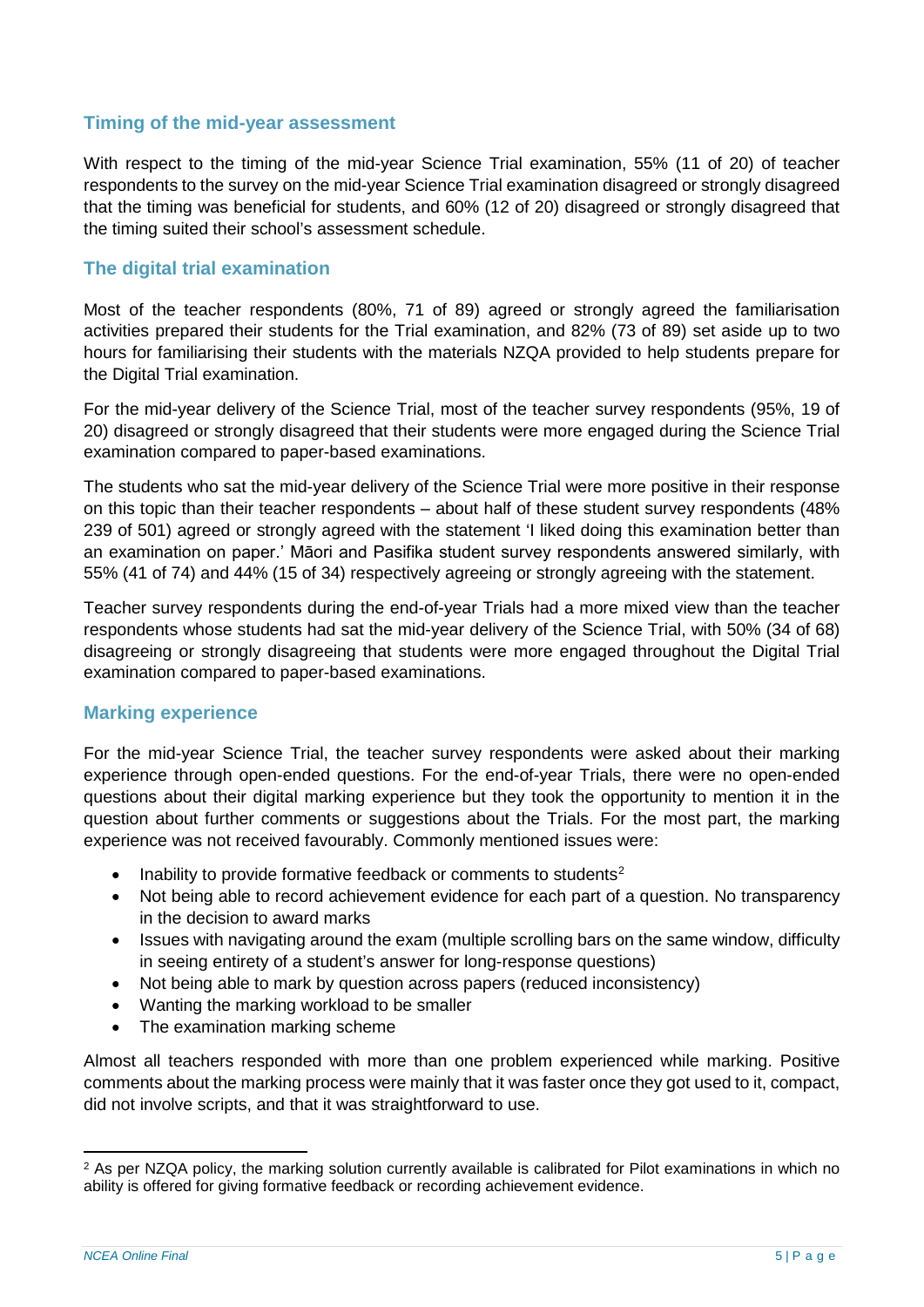For the end-of-year Trials, most of the teacher survey respondents (82%, 55 of 67) agreed or strongly agreed that the marking instructions were easy to follow, and 69% (46 of 67) agreed or strongly agreed that the marking process produced fair outcomes for students. However, they were divided about whether marking online took less time than marking on paper, with 46% (31 of 67) agreeing or strongly agreeing with the statement.

## <span id="page-5-0"></span>**Perception of digital assessment**

Teacher respondents to the survey on the mid-year Digital Only Science Trial generally had a negative perception of the digital assessment, with 21% (4 of 19) agreeing or strongly agreeing that they would encourage their students to sit the Digital Trial and/or Pilot examinations in 2019, and 10% (2 of 20) agreeing that their experience of the mid-year Science Trial has encouraged them to use more digital tools in their teaching.

Teacher survey respondents for the end-of-year Trials generally had a more positive perception of the digital assessment, with 64% of respondents (44 of 69) agreeing or strongly agreeing that they would encourage their students to sit the Digital examinations in 2019, and 38% (26 of 69) agreeing that their experience of the Digital Trial examinations has encouraged them to use more digital tools in their teaching. Also, 72% (50 of 69) agreed or strongly agreed that sitting the Digital Trials was a good preparation for NCEA examinations. This question was not asked in the mid-year Science Trial survey.

However, a significant proportion of teacher survey respondents for the end-of-year Trials (32%, 22 of 69) agreed or strongly agreed that the students' results were negatively affected by their computer literacy. This question was not asked in the mid-year Science Trial survey.

Teachers who administered the mid-year Science Trial were given the opportunity to provide feedback on the digital features of the examination. Science teacher survey respondents agreed or strongly agreed that punnet tables (75%, 6 of 8) and video and interactive animation resources (65%, 13 of 20) were helpful in answering the questions. Compared with student respondents, Science teacher survey respondents had a more negative perception of the helpfulness of the formula editor and graphing tool, and also had a more negative perception on the usefulness of all the digital features of the exam.

25% (4 of 16) of teacher survey respondents agreed that the mid-year Science Trial examination offered useful opportunities to Māori and Pasifika students in their class.

## <span id="page-5-1"></span>**Suggestions for improvement/feedback**

Teacher respondents were asked to provide any further comments or suggestions. The most common recurring suggestion was to have the ability to provide formative feedback to students (see footnote 2), which is what schools require at that stage of the year, and to make it easier for their students to access their work after marking so they could use it for revision. The next most common comment was that the interface makes it difficult to mark (improving the marking interface).

*"…Default font and line spacing is very small and difficult to read, and a number of our staff experienced eye strain and headaches while marking. Please increase the default font to 12 pt and the line spacing to 1.5 in the interests of marker health and safety."*

Another recurring suggestion was to make the process of setting up the examination more straightforward.

*"The issue with the one class not being properly set up also was a significant issue for us."*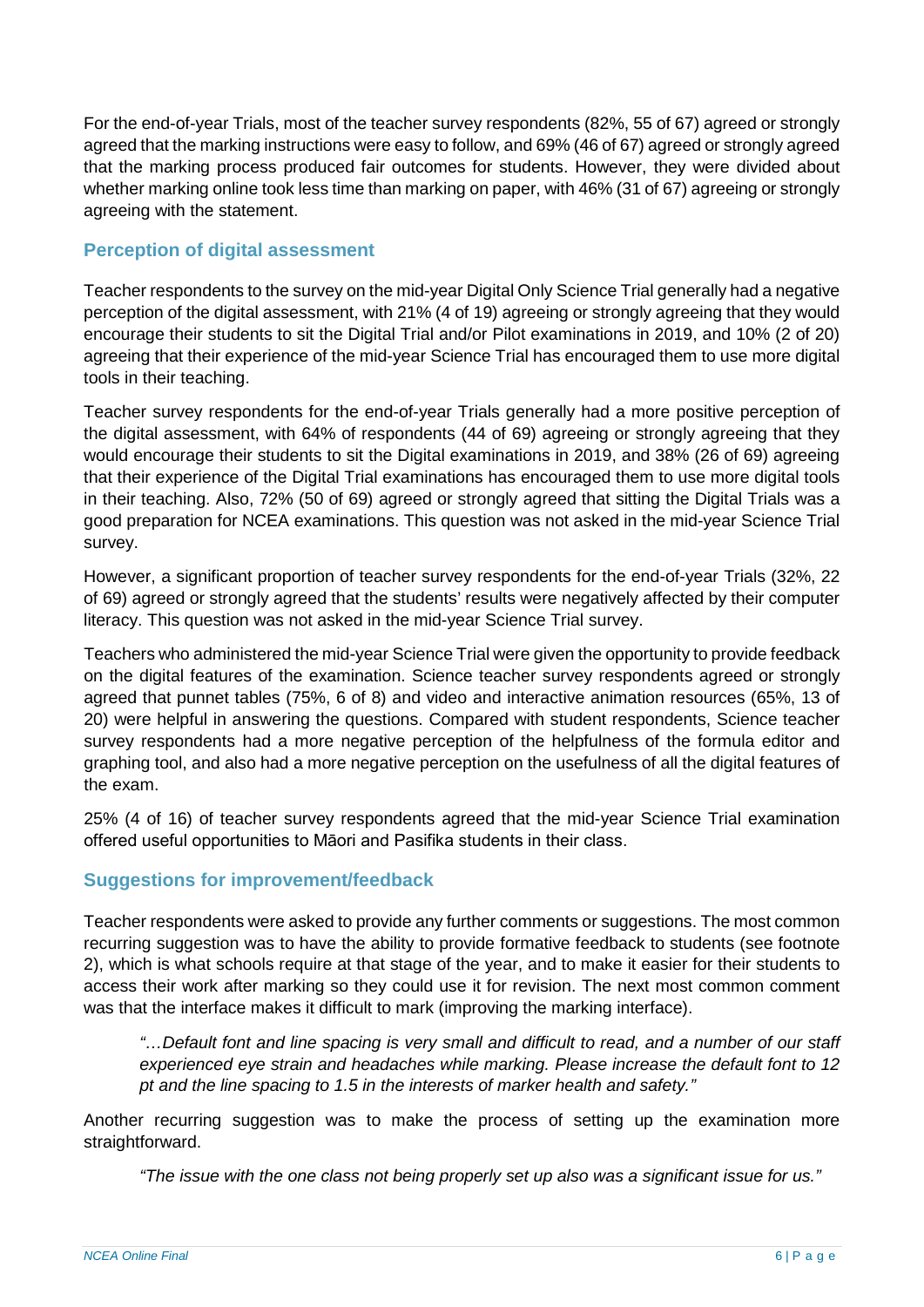*"The initial spreadsheet required by NZQA is incredibly time consuming and required a lot of checks."*

The teacher respondents also provided some feedback on behalf of their students about their Trials experience.

*"Most found it MORE difficult to write equations (physics and chemistry) that if on paper."* 

*"The students found it hard and annoying to constantly have to scroll up and down to find relevant information to answer the questions."*

*"Some students also complained of headaches."* 

For the mid-year Science Trial survey, the responses to the question 'Imagine you had never seen this or any other Level 1 Science examination. How do you think these standards could be assessed differently, either using digital technologies or not?' were that there would need to be improvements to digital examinations to see it working well or that they didn't think digital technologies could be useful. Another teacher responded that "Not all questions lend themselves to this type of digital assessing." A repeated suggestion here and in other questions was to "Get a digital pen for the kids." One teacher indicated that they thought multichoice was an option, and another teacher suggested a digital test with more intuitive instructions.

Other responses to the question above were to suggest more practical assessment, or portfolios of evidence as assessment.

*"A portfolio of evidence submitted by student looking at real life contexts that interest them showing their understanding of the concepts assessed within the standard."*

## <span id="page-6-0"></span>**1.3 FINDINGS: PRINCIPAL NOMINEES**

## <span id="page-6-1"></span>**Contact with NZQA**

Principal Nominee survey respondents were generally positive about their school's participation in Digital Trials.

For the mid-year Digital Only Science Trial, most of the Principal Nominees surveyed agreed or strongly agreed that the communications and instructions received about the mid-year Science Trial examination provided sufficient information (82%, 14 of 17) and were well timed (87%, 13 of 15). Relatively fewer felt that they were easy to understand and influenced their school's decision to participate, with 56% (9 of 16) and 44% (7 of 16) agreeing or strongly agreeing, respectively.

For the end-of-year Trials, most of the Principal Nominees survey respondents agreed or strongly agreed that the communications and instructions received about the Digital Trial examination provided sufficient information (89%, 16 of 18), were easy to understand (82%, 14 of 17), and were well timed (82%, 14 of 17).

86% (30 of 35) agreed or strongly agreed that they were able to confidently support the teachers and students in their school with the information they were provided by NZQA. Also, 97% (30 of 31) of the Principal Nominee survey respondents who contacted NZQA for support in managing the Digital Trials agreed or strongly agreed that they received useful help and support.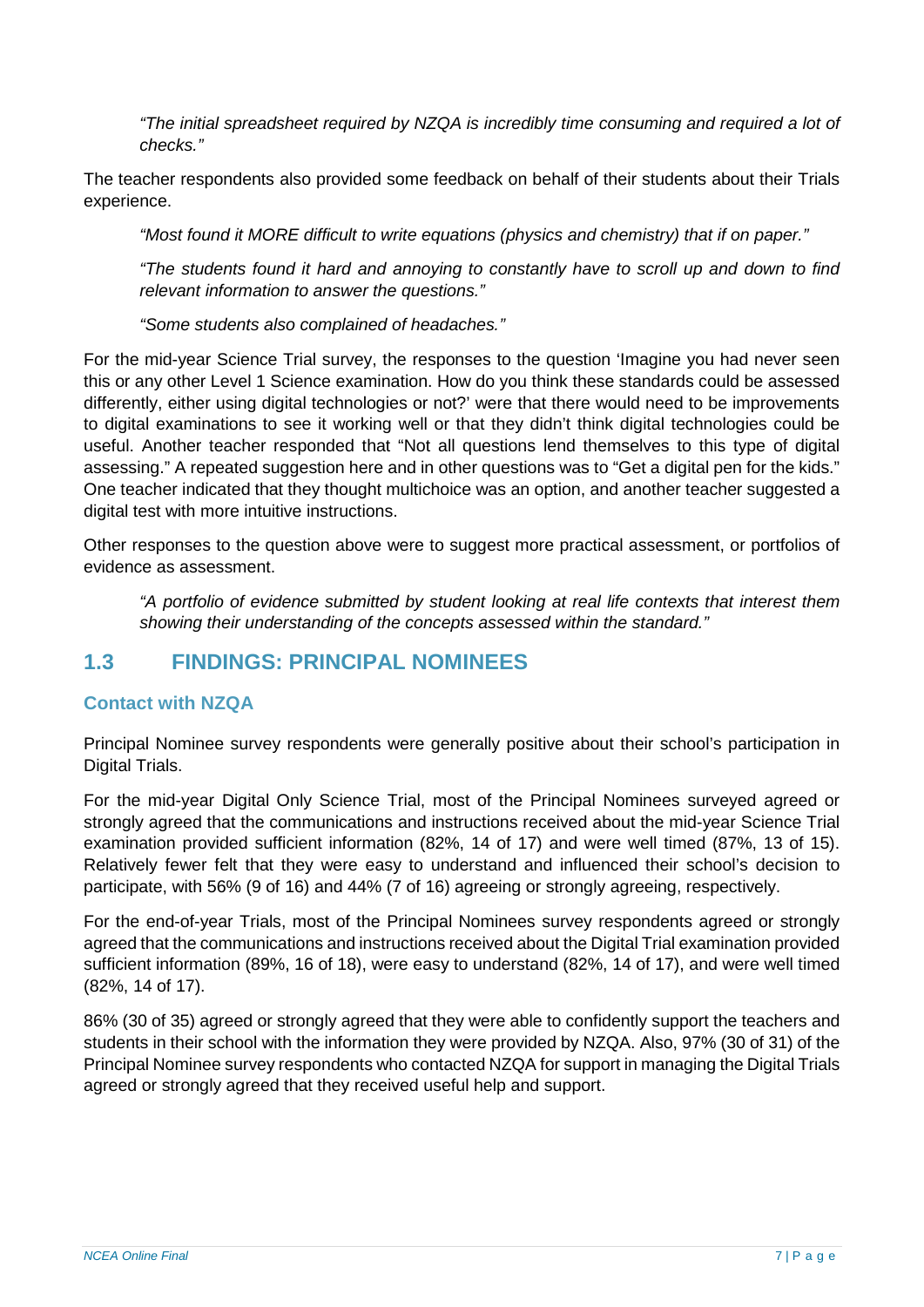## <span id="page-7-0"></span>**The digital trial examination**

In the mid-year Science Trial survey, Principal Nominees were asked to identify the factors contributing to their school's decision to participate. One Principal's Nominee stated that their school had been approached by NZQA to provide Māori students at a Pūhoro STEM Academy Wananga. The responses below are representative of the main themes.

*"Obliging and keen Science teacher. Wanting to be part of the process to see where we as a school could improve. Wanted to gauge the students' reactions, to find out whether it benefits them and whether they prefer it to writing."*

*"School aim is to be future ready. Hoped that the trial would provide marking assistance and help teach workload. It did not. Online offered no benefit to students or staff."*

*"This system of assessment is very likely to be the direction of future assessment, so it's much better to take the opportunity to engage with the trial at this development stage rather than when it's too late."*

31% (5 of 16) agreed or strongly agreed that NZQA's approach to their school influenced the participation of Māori and Pasifika students in the mid-year Science Trial examination.

In regard to the end-of-year Trials, 84% (15 of 18) of survey respondents agreed or strongly agreed that they would support their school participating in the Digital examinations in 2019, while in regard to the mid-year Science Trial, 76% (13 of 17) of survey respondents agreed or strongly agreed that they would support their school in participating in future Digital Trial and/or Pilot examinations in 2019.

# <span id="page-7-1"></span>**Appendix One: Teacher Survey Questions (Mid-year)**

## **Administration and Support**

1. I was provided with enough information to administer the mid-year Science Trial examination.

Strongly agree Agree Disagree Strongly disagree

2. I found administering the mid-year Science Trial examination easy.

Strongly agree Agree Disagree Strongly disagree

3. Were there any technical problems or other issues that arose during the administration of the assessment?

Yes No

If yes, please provide details:

4. If you contacted NZQA for assistance during the mid-year Science Trial, did you receive useful help and support from NZQA?

Yes No

If NO, please provide details: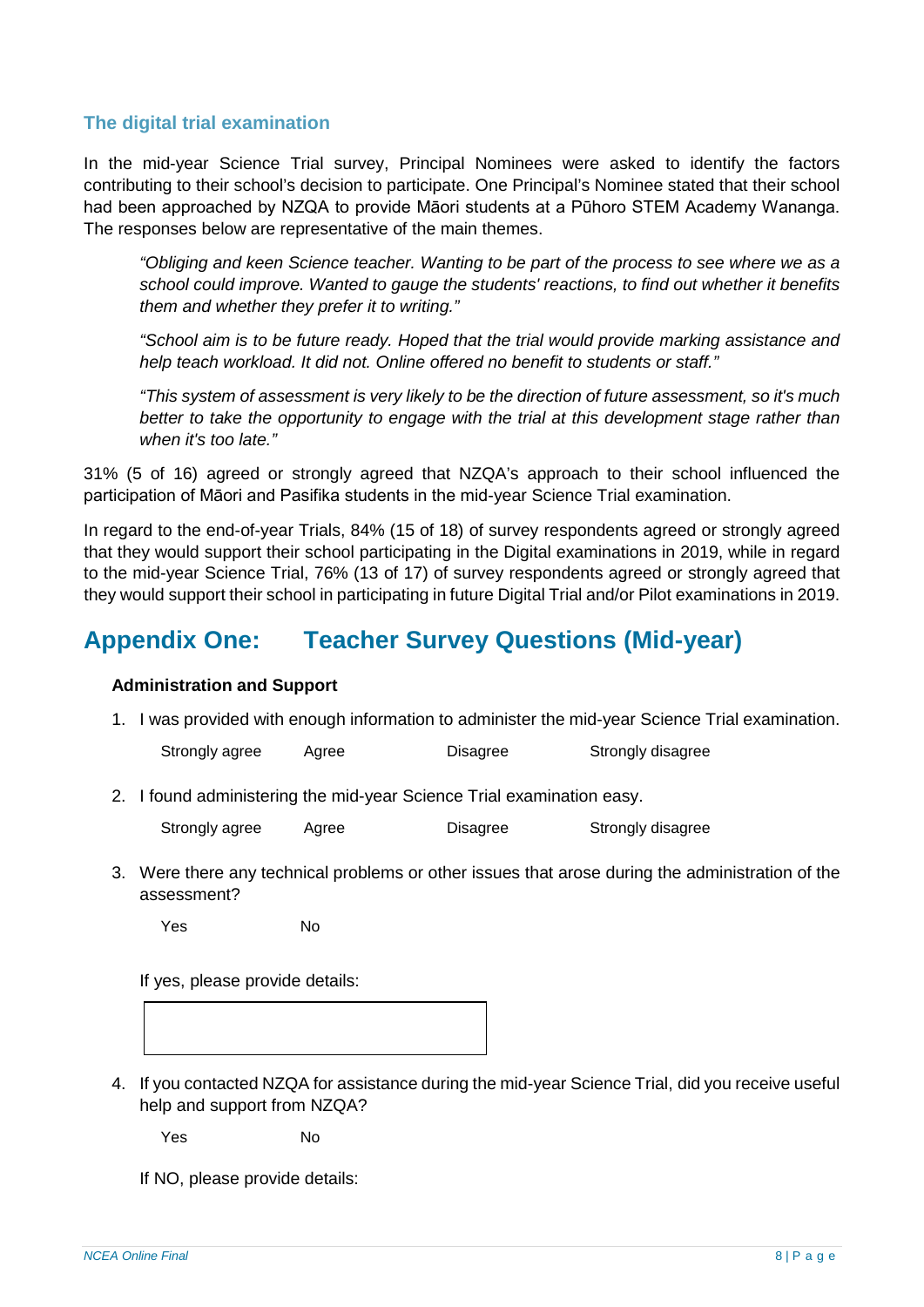

#### **Marking Experience**

5. What did you like most about marking the examination within the digital assessment tool?

6. What did you dislike most about marking the examination within the digital assessment tool?



7. How many hours did you set aside for students to familiarise themselves with the materials NZQA provided to help them prepare for the mid-year Science Trial examination?

Less than 1 hour 1-2 hours 2-3 hours 3-4 hours More than 4 hours

8. The familiarisation activities prepared my students for the mid-year Science Trial examination.

| Strongly agree | Agree | Disagree | Strongly disagree | Did not use them |
|----------------|-------|----------|-------------------|------------------|
|----------------|-------|----------|-------------------|------------------|

9. Students were more engaged throughout the mid-year Science Trial examination compared to paper-based examinations or tests.

Strongly agree Agree Disagree Strongly disagree

## **Mid-Year Timing**

10. The timing of the mid-year Science Trial examination was beneficial for students.

| Strongly agree | Agree | Disagree | Strongly disagree |
|----------------|-------|----------|-------------------|
|                |       |          |                   |

11. The timing of the mid-year Science Trial examination suited my school's assessment schedule.

Strongly agree Agree Disagree Strongly disagree

#### **Perception of Digital Assessment**

12. The following features of the mid-year Science Trial examination helped my students respond to the questions:

| Video and interactive animation resources |       |                 |                                  |  |
|-------------------------------------------|-------|-----------------|----------------------------------|--|
| Strongly agree                            | Aaree | <b>Disagree</b> | Strongly disagree Not applicable |  |
| Formula editor                            |       |                 |                                  |  |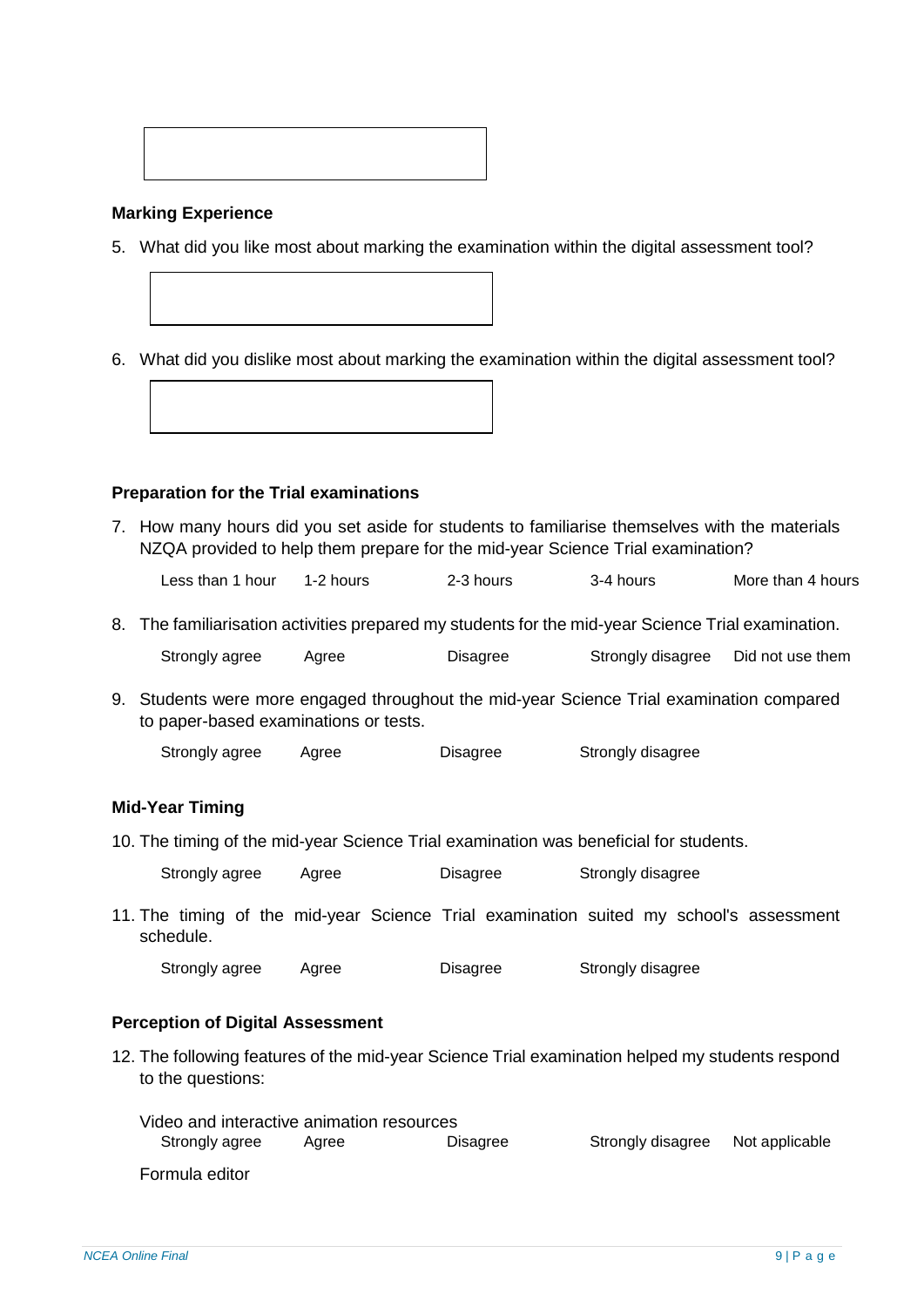| Strongly agree                                          | Agree | <b>Disagree</b> | Strongly disagree | Not applicable |
|---------------------------------------------------------|-------|-----------------|-------------------|----------------|
| Graphing tool<br>Strongly agree                         | Agree | <b>Disagree</b> | Strongly disagree | Not applicable |
| Punnet tables for inputting responses<br>Strongly agree | Agree | <b>Disagree</b> | Strongly disagree | Not applicable |
| How?                                                    |       |                 |                   |                |

13. Rate the following features in the examination:

| Video and interactive animation resources<br>Extremely useful | Often useful | Usually useful | Only useful<br>occasionally | Not useful | N/A |
|---------------------------------------------------------------|--------------|----------------|-----------------------------|------------|-----|
| Formula editor<br>Extremely useful                            | Often useful | Usually useful | Only useful<br>occasionally | Not useful | N/A |
| Graphing tool<br><b>Extremely useful</b>                      | Often useful | Usually useful | Only useful<br>occasionally | Not useful | N/A |
| Punnet tables for inputting responses<br>Extremely useful     | Often useful | Usually useful | Only useful<br>occasionally | Not useful | N/A |

14. Participation in the mid-year Science Trial examination offered useful opportunities to Māori and Pasifika students in my class.

Strongly agree Agree Disagree Strongly disagree

15. I would encourage my students to sit Digital Trial examinations and/or Digital Pilot examinations in 2019.

Strongly agree Agree Disagree Strongly disagree

16. Experiencing the 2018 mid-year Science Trial examination has encouraged me to use more digital tools in my teaching.

Strongly agree Agree Disagree Strongly disagree

17. Imagine you had never seen this or any other Level 1 Science examination. How do you think these standards could be assessed differently, either using digital technologies or not?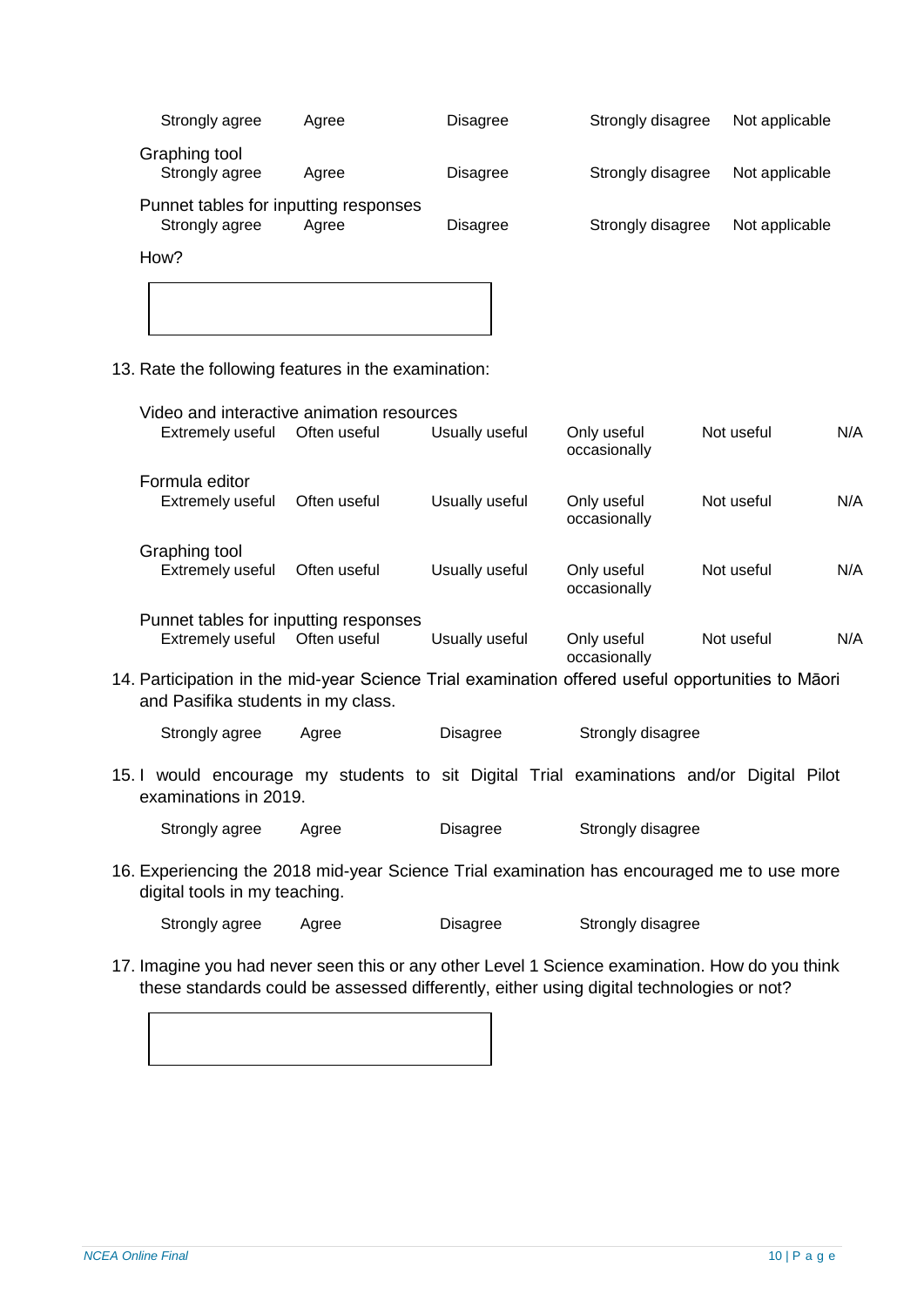18. Any further comments or suggestions about the 2018 mid-year Science Trial.

# <span id="page-10-0"></span>**Appendix Two: Teacher Survey Summarised Responses (Mid-year)**

#### **Administration and Support**

**Question 1. I was provided with enough information to administer the mid-year Science Trial examination.**

|                          | <b>Count</b>   | Percentage |
|--------------------------|----------------|------------|
| Strongly agree           | $\overline{2}$ | 10.0       |
| Agree                    | 16             | 80.0       |
| <b>Disagree</b>          |                | 5.0        |
| <b>Strongly Disagree</b> |                | 5.0        |
| <b>Total</b>             | 20             |            |

#### **Question 2. I found administering the mid-year Science Trial examination easy.**

|                          | <b>Count</b>     | <b>Percentage</b> |
|--------------------------|------------------|-------------------|
| Strongly agree           | $\boldsymbol{0}$ | 0.0               |
| Agree                    | 8                | 40.0              |
| <b>Disagree</b>          | 9                | 45.0              |
| <b>Strongly Disagree</b> | 3                | 15.0              |
| <b>Total</b>             | 20               |                   |

**Question 3. Were there any technical problems or other issues that arose during the administration of the assessment?**

|              | <b>Count</b> | Percentage |
|--------------|--------------|------------|
| Yes          | 15           | 75.0       |
| <b>No</b>    | 5            | 25.0       |
| <b>Total</b> | 20           |            |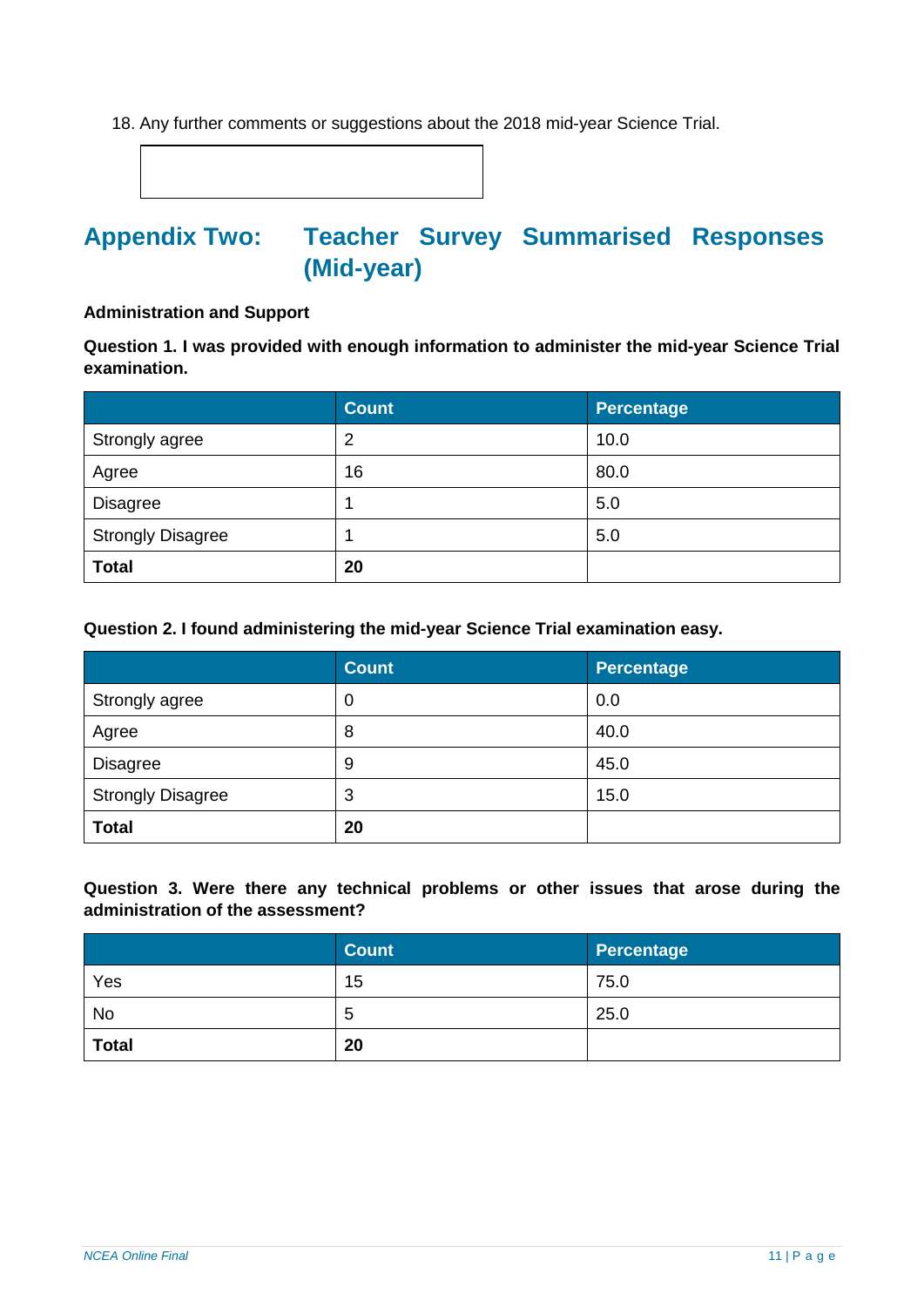**Question 4. If you contacted NZQA for assistance during the mid-year Science Trial, did you receive useful help and support from NZQA?**

|              | <b>Count</b> | Percentage |
|--------------|--------------|------------|
| Yes          | 10           | 100.0      |
| <b>No</b>    | 0            | 0.0        |
| <b>Total</b> | 20           |            |

## **Preparation for the Trial Examinations**

**Question 7. How many hours did you set aside for students to familiarise themselves with the materials NZQA provided to help them prepare for the mid-year Science Trial examination?**

|                   | <b>Count</b> | Percentage |
|-------------------|--------------|------------|
| Less than 1 hour  | 8            | 40.0       |
| 1-2 hours         |              | 35.0       |
| 2-3 hours         | 4            | 20.0       |
| 3-4 hours         |              | 5.0        |
| More than 4 hours | 0            | 0.0        |
| <b>Total</b>      | 20           |            |

**Question 8. The familiarisation activities prepared my students for the mid-year Science Trial examination.**

|                          | <b>Count</b> | <b>Percentage</b> |
|--------------------------|--------------|-------------------|
| Strongly agree           | 3            | 15.0              |
| Agree                    | 12           | 60.0              |
| <b>Disagree</b>          | 4            | 20.0              |
| <b>Strongly Disagree</b> |              | 5.0               |
| Did not use them         | 0            | 0.0               |
| <b>Total</b>             | 20           |                   |

**Question 9. Students were more engaged throughout the mid-year Science Trial examination compared to paper-based examinations or tests.**

|                | <b>Count</b> | Percentage |
|----------------|--------------|------------|
| Strongly agree | 0            | 0.0        |
| Agree          |              | 5.0        |
| Disagree       | 14           | 70.0       |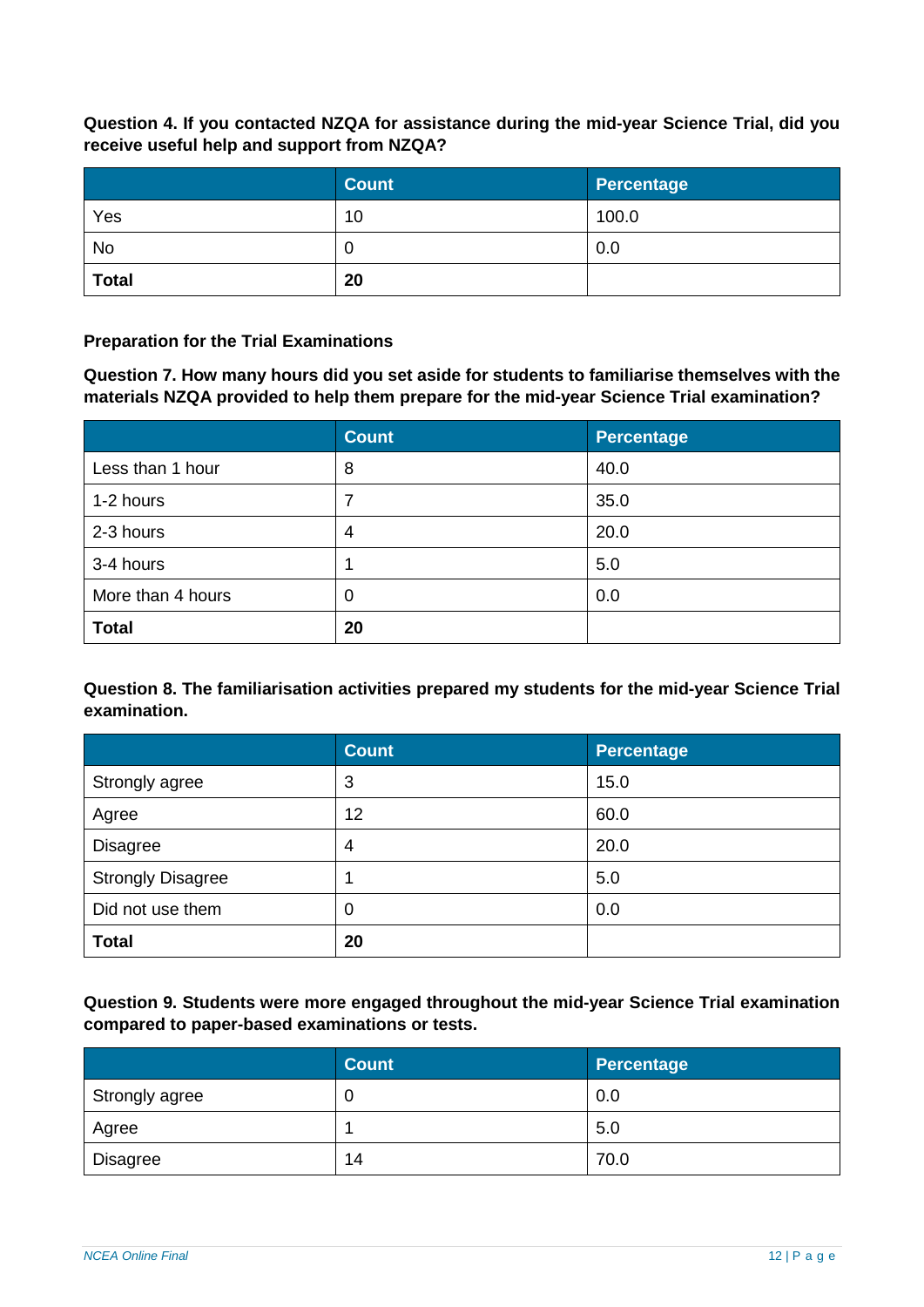|                          | <b>Count</b> | Percentage |
|--------------------------|--------------|------------|
| <b>Strongly Disagree</b> | э            | 25.0       |
| <b>Total</b>             | 20           |            |

## **Mid-Year Timing**

## **Question 10. The timing of the mid-year Science Trial examination was beneficial for students.**

|                          | <b>Count</b> | Percentage |
|--------------------------|--------------|------------|
| Strongly agree           |              | 5.0        |
| Agree                    | 8            | 40.0       |
| <b>Disagree</b>          | 8            | 40.0       |
| <b>Strongly Disagree</b> | 3            | 15.0       |
| <b>Total</b>             | 20           |            |

## **Question 11. The timing of the mid-year Science Trial examination suited my school's assessment schedule.**

|                          | <b>Count</b>     | <b>Percentage</b> |
|--------------------------|------------------|-------------------|
| Strongly agree           | $\boldsymbol{0}$ | 0.0               |
| Agree                    | 8                | 40.0              |
| <b>Disagree</b>          | 8                | 40.0              |
| <b>Strongly Disagree</b> | 4                | 20.0              |
| <b>Total</b>             | 20               |                   |

#### **Perception of Digital Assessment**

**Question 12. The following features of the mid-year Science Trial examination helped my students respond to the questions:**

|                   |              | <b>Video and</b><br><b>interactive</b><br>animation<br><b>resources</b> | <b>Formula editor</b> |                       |              | <b>Graphing tool</b>  |                | <b>Punnet tables</b>  |
|-------------------|--------------|-------------------------------------------------------------------------|-----------------------|-----------------------|--------------|-----------------------|----------------|-----------------------|
|                   | <b>Count</b> | <b>Percent</b><br>age                                                   | <b>Count</b>          | <b>Percent</b><br>age | <b>Count</b> | <b>Percent</b><br>age | <b>Count</b>   | <b>Percent</b><br>age |
| Strongly<br>agree | 1            | 5.0                                                                     | $\overline{0}$        | 0.0                   | 1            | 5.0                   | $\overline{0}$ | 0.0                   |
| Agree             | 12           | 60.0                                                                    | 5                     | 25.0                  | 6            | 30.0                  | 6              | 75.0                  |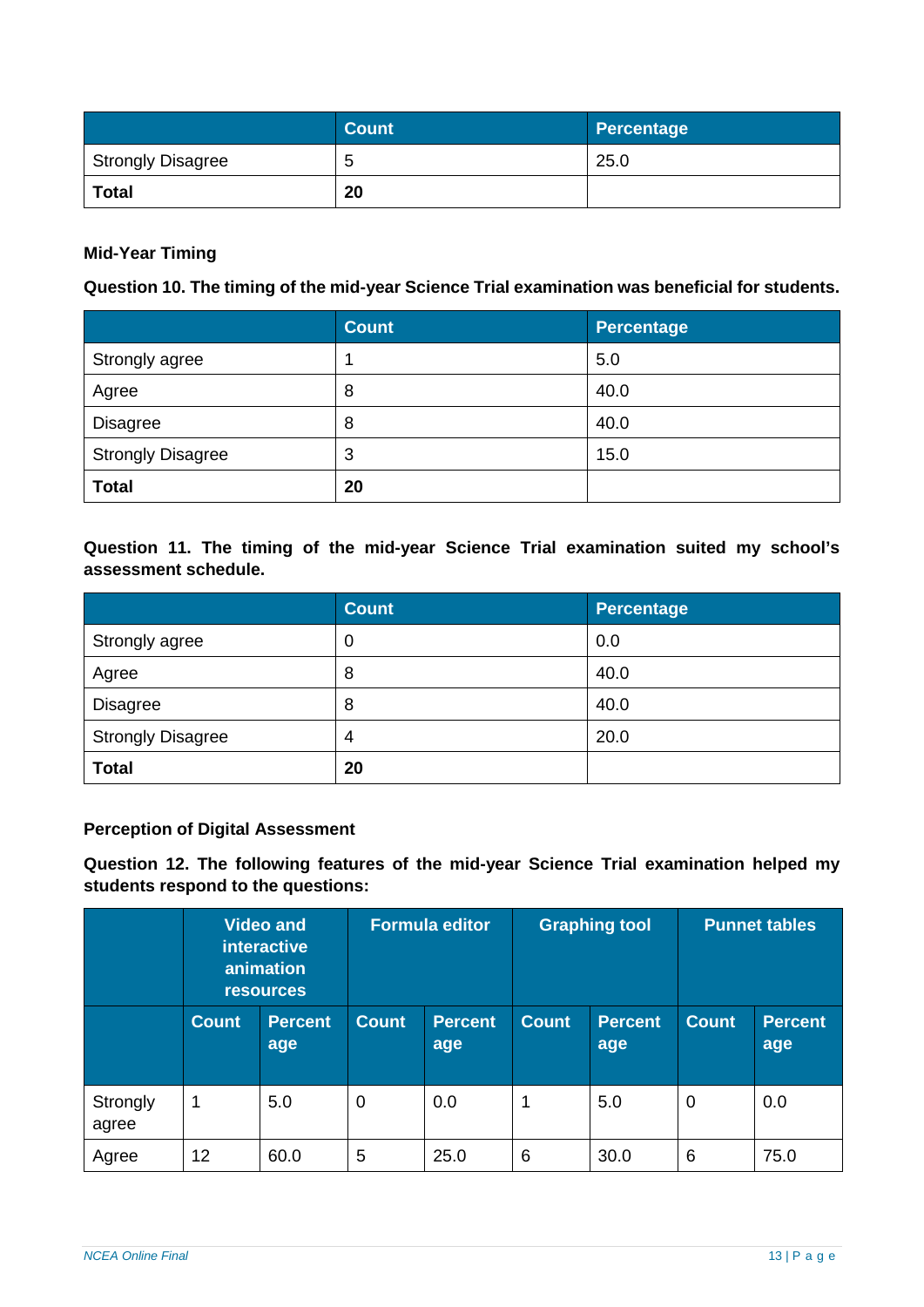|                             |                | <b>Video and</b><br><b>interactive</b><br>animation<br><b>resources</b> | <b>Formula editor</b> |      | <b>Graphing tool</b> |      | <b>Punnet tables</b> |      |
|-----------------------------|----------------|-------------------------------------------------------------------------|-----------------------|------|----------------------|------|----------------------|------|
| <b>Disagree</b>             | 3              | 15.0                                                                    | 7                     | 35.0 | 5                    | 25.0 |                      | 12.5 |
| Strongly<br><b>Disagree</b> | $\overline{4}$ | 20.0                                                                    | 8                     | 40.0 | 8                    | 40.0 | 1                    | 12.5 |
| Not<br>Applicable           | $\overline{0}$ | 0.0                                                                     | $\mathbf 0$           | 0.0  | 0                    | 0.0  | 0                    | 0.0  |
| <b>Total</b>                | 20             |                                                                         | 20                    |      | 20                   |      | 8                    |      |

## **Question 13. Rate the following features in the examination:**

|                                    |                | <b>Video and</b><br><b>interactive</b><br>animation<br><b>resources</b> |                          | <b>Formula editor</b><br><b>Graphing tool</b> |                | <b>Punnet tables</b>  |                |                       |
|------------------------------------|----------------|-------------------------------------------------------------------------|--------------------------|-----------------------------------------------|----------------|-----------------------|----------------|-----------------------|
|                                    | <b>Count</b>   | <b>Percent</b><br>age                                                   | <b>Count</b>             | <b>Percent</b><br>age                         | <b>Count</b>   | <b>Percent</b><br>age | <b>Count</b>   | <b>Percent</b><br>age |
| Extremely<br>useful                | 1              | 5.3                                                                     | $\mathbf 0$              | 0.0                                           | 1              | 5.0                   | $\mathbf 0$    | 0.0                   |
| Often<br>useful                    | 3              | 15.8                                                                    | $\overline{\mathcal{A}}$ | 21.1                                          | 3              | 15.0                  | 1              | 12.5                  |
| <b>Usually</b><br>useful           | 3              | 15.8                                                                    | 3                        | 15.8                                          | $\mathbf 1$    | 5.0                   | 3              | 37.5                  |
| Only<br>useful<br>occasional<br>ly | $\overline{7}$ | 36.8                                                                    | 8                        | 42.1                                          | 11             | 55.0                  | $\overline{2}$ | 25.0                  |
| Not useful                         | 5              | 26.3                                                                    | $\overline{4}$           | 21.1                                          | $\overline{4}$ | 20.0                  | $\overline{2}$ | 25.0                  |
| N/A                                | $\overline{0}$ | 0.0                                                                     | $\overline{0}$           | 0.0                                           | $\overline{0}$ | 0.0                   | $\overline{0}$ | 0.0                   |
| <b>Total</b>                       | 19             |                                                                         | 19                       |                                               | 20             |                       | 8              |                       |

## **Question 14. Participation in the mid-year Science Trial examination offered useful opportunities to Māori and Pasifika students in my class.**

|                | <b>Count</b> | Percentage |
|----------------|--------------|------------|
| Strongly agree |              | 0.0        |
| Agree          | Δ            | 25.0       |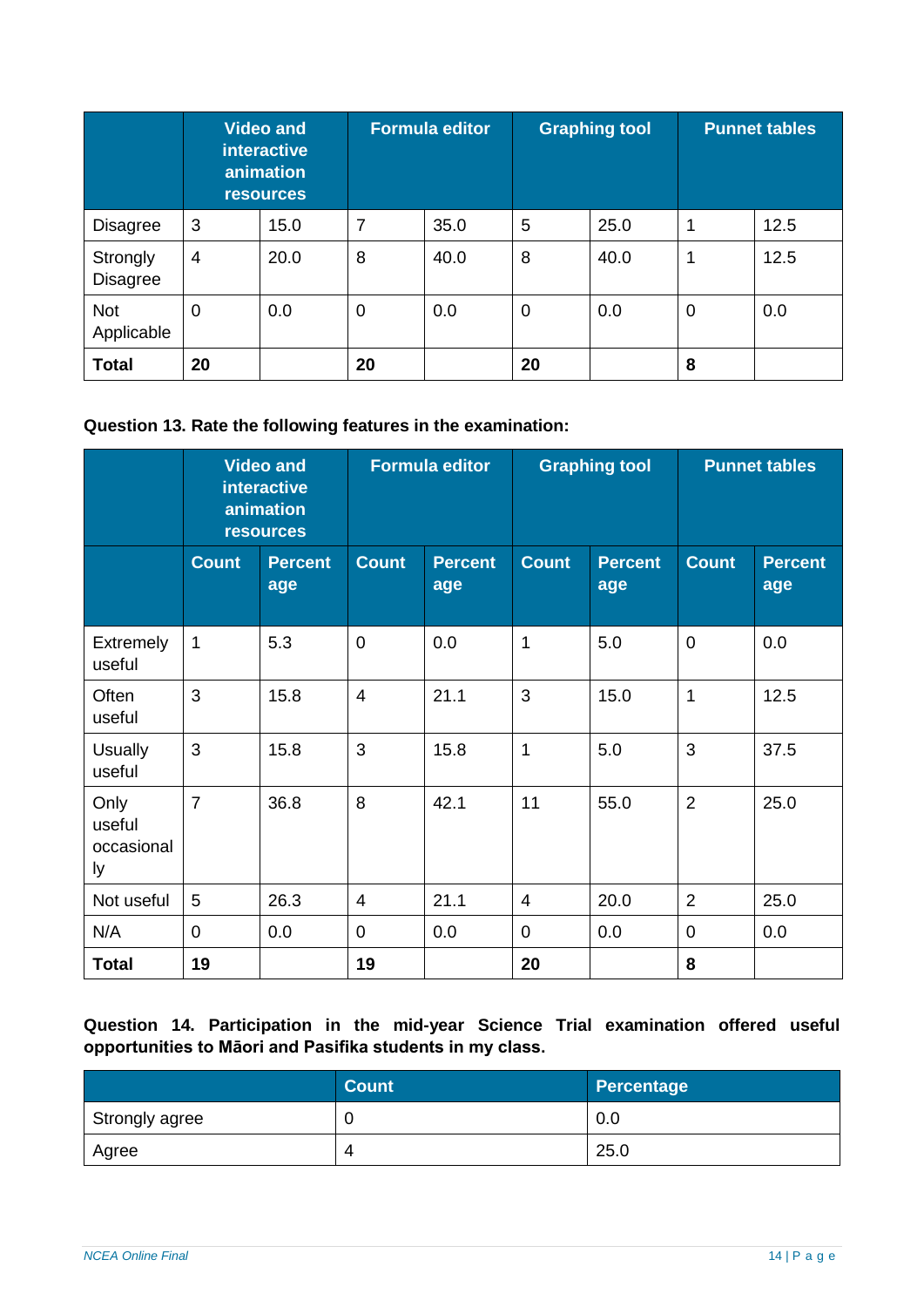|                          | <b>Count</b> | Percentage |
|--------------------------|--------------|------------|
| Disagree                 | 11           | 68.8       |
| <b>Strongly Disagree</b> |              | 6.2        |
| <b>Total</b>             | 16           |            |

**Question 15. I would encourage my students to sit Digital Trial examinations and/or Digital Pilot examinations in 2019.**

|                          | <b>Count</b> | <b>Percentage</b> |
|--------------------------|--------------|-------------------|
| Strongly agree           | 2            | 10.5              |
| Agree                    | 2            | 10.5              |
| <b>Disagree</b>          | 8            | 42.1              |
| <b>Strongly Disagree</b> |              | 36.8              |
| <b>Total</b>             | 19           |                   |

**Question 16. Experiencing the 2018 mid-year Science Trial examination has encouraged me to use more digital tools in my teaching.**

|                          | <b>Count</b>     | <b>Percentage</b> |
|--------------------------|------------------|-------------------|
| Strongly agree           | $\boldsymbol{0}$ | 0.0               |
| Agree                    | $\overline{2}$   | 10.0              |
| <b>Disagree</b>          | 13               | 65.0              |
| <b>Strongly Disagree</b> | 5                | 25.0              |
| <b>Total</b>             | 20               |                   |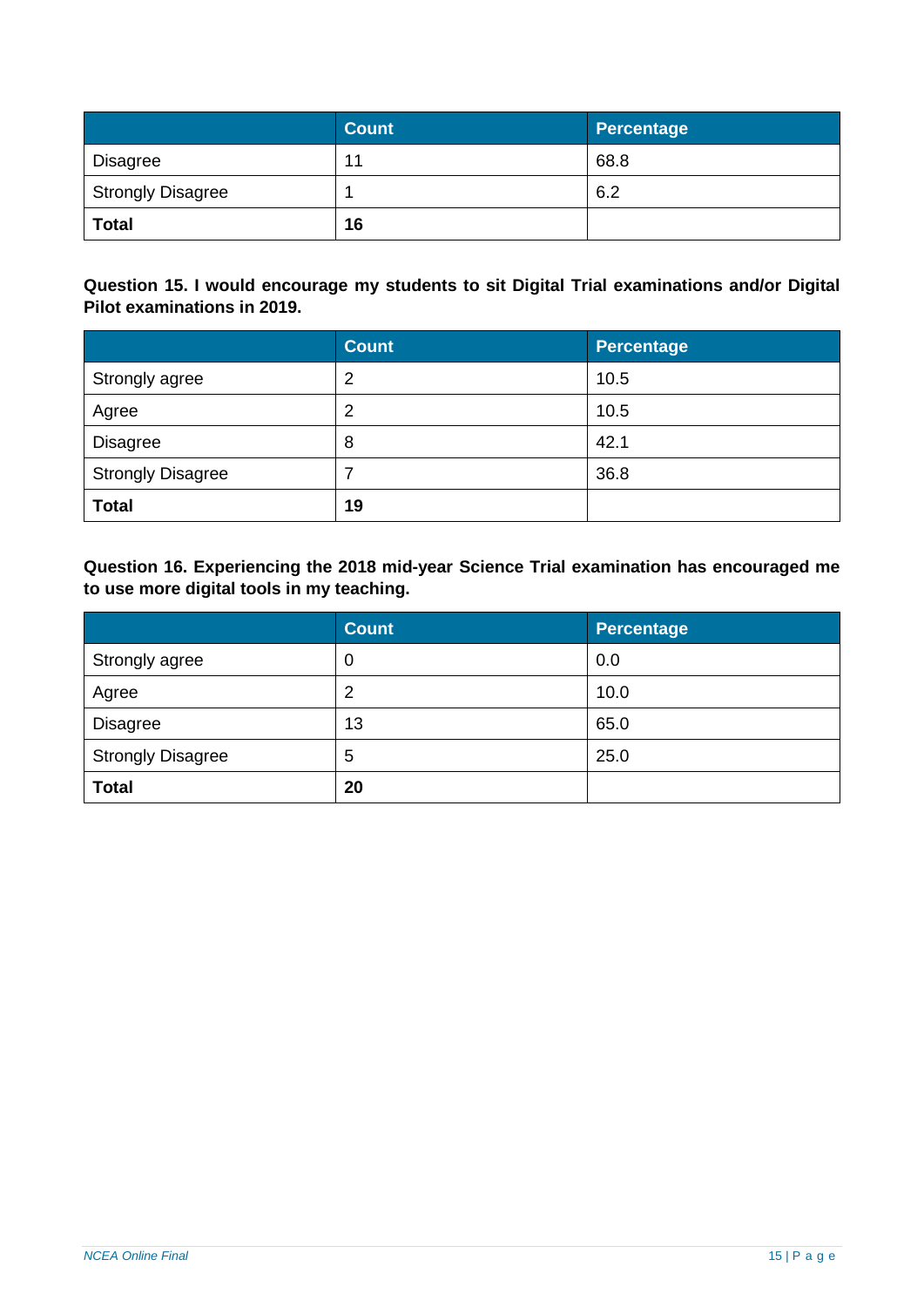# <span id="page-15-0"></span>**Appendix Three: Teacher Survey Questions (End-of-year)**

### **Administration and Support**

|    | 1. I was provided with enough information to administer the Digital Trial examinations.                    |       |          |                   |     |
|----|------------------------------------------------------------------------------------------------------------|-------|----------|-------------------|-----|
|    | Strongly agree                                                                                             | Agree | Disagree | Strongly disagree | N/A |
|    |                                                                                                            |       |          |                   |     |
| 2. | It was easy to set up a digital examination room.                                                          |       |          |                   |     |
|    | Strongly agree                                                                                             | Agree | Disagree | Strongly disagree | N/A |
|    |                                                                                                            |       |          |                   |     |
|    | 3. I received useful help and support from NZQA when I contacted them for assistance during<br>the Trials. |       |          |                   |     |
|    | Strongly agree                                                                                             | Agree | Disagree | Strongly disagree | N/A |
|    |                                                                                                            |       |          |                   |     |
|    | 4. I found administering the Digital Trial examinations easy.                                              |       |          |                   |     |
|    | Strongly agree                                                                                             | Agree | Disagree | Strongly disagree | N/A |
|    |                                                                                                            |       |          |                   |     |

5. Were there any technical problems or other issues that arose during the administration of the assessments?

Yes No

If yes, please provide details:

| ,一个人的人都是一个人的人,一个人的人,一个人的人,一个人的人,一个人的人,一个人的人,一个人的人,一个人的人,一个人的人,一个人的人,一个人的人,一个人的人,<br>第111章 一个人的人,一个人的人,一个人的人,一个人的人,一个人的人,一个人的人,一个人的人,一个人的人,一个人的人,一个人的人,一个人的人,一个人的人,一个 |  |  |
|----------------------------------------------------------------------------------------------------------------------------------------------------------------------|--|--|

## **Marking Experience**

|  |  | 6. I found the marking instructions easy to follow. |
|--|--|-----------------------------------------------------|
|--|--|-----------------------------------------------------|

Strongly agree Agree Disagree Strongly disagree

7. Marking online took less time that marking on paper.

Strongly agree Agree Disagree Strongly disagree

8. Overall, the marking process produced fair outcomes for students.

Strongly agree Agree Disagree Strongly disagree

## **Preparation for the Trial examinations**

9. I found the familiarisation activities prepared my students for the Digital Trial examinations.

Strongly agree Agree Disagree Strongly disagree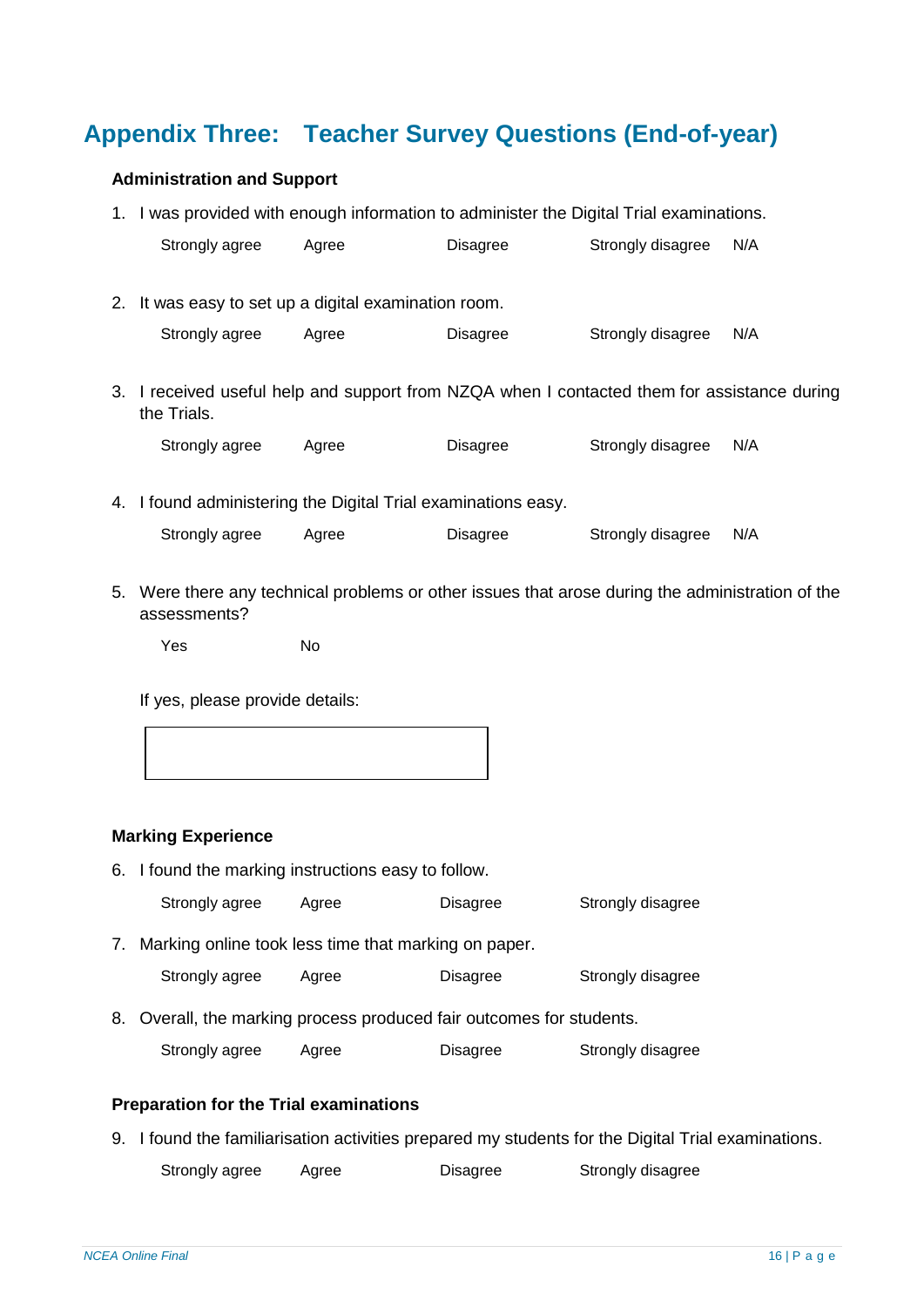10. Students were more engaged throughout the Digital Trials examination compared to paperbased examinations.

| Strongly agree | Agree | Disagree | Strongly disagree |
|----------------|-------|----------|-------------------|
|                |       |          |                   |

11. Sitting the Digital Trials was a good preparation for NCEA examinations.

| Strongly agree | Agree | Disagree | Strongly disagree |
|----------------|-------|----------|-------------------|
|                |       |          |                   |

12. How many hours did you set aside for students to familiarise themselves with the materials NZQA provided to help them prepare for the Digital Trial examination?

```
Less than 1 hour 1-2 hours 2-3 hours 3-4 hours More than 4 hours
```
## **Perception of Digital Assessment**

13. I believe students' results were negatively affected by their computer literacy.

Strongly agree Agree Disagree Strongly disagree

14. I would encourage my students to sit the Digital examinations in 2019.

| Strongly agree | Agree | Disagree | Strongly disagree |
|----------------|-------|----------|-------------------|
|                |       |          |                   |

15. Experiencing the 2018 Digital Trial examinations has encouraged me to use more digital tools in my teaching.

Strongly agree Agree Disagree Strongly disagree

16. Do you have any further comments or suggestions about the 2018 Digital Trials?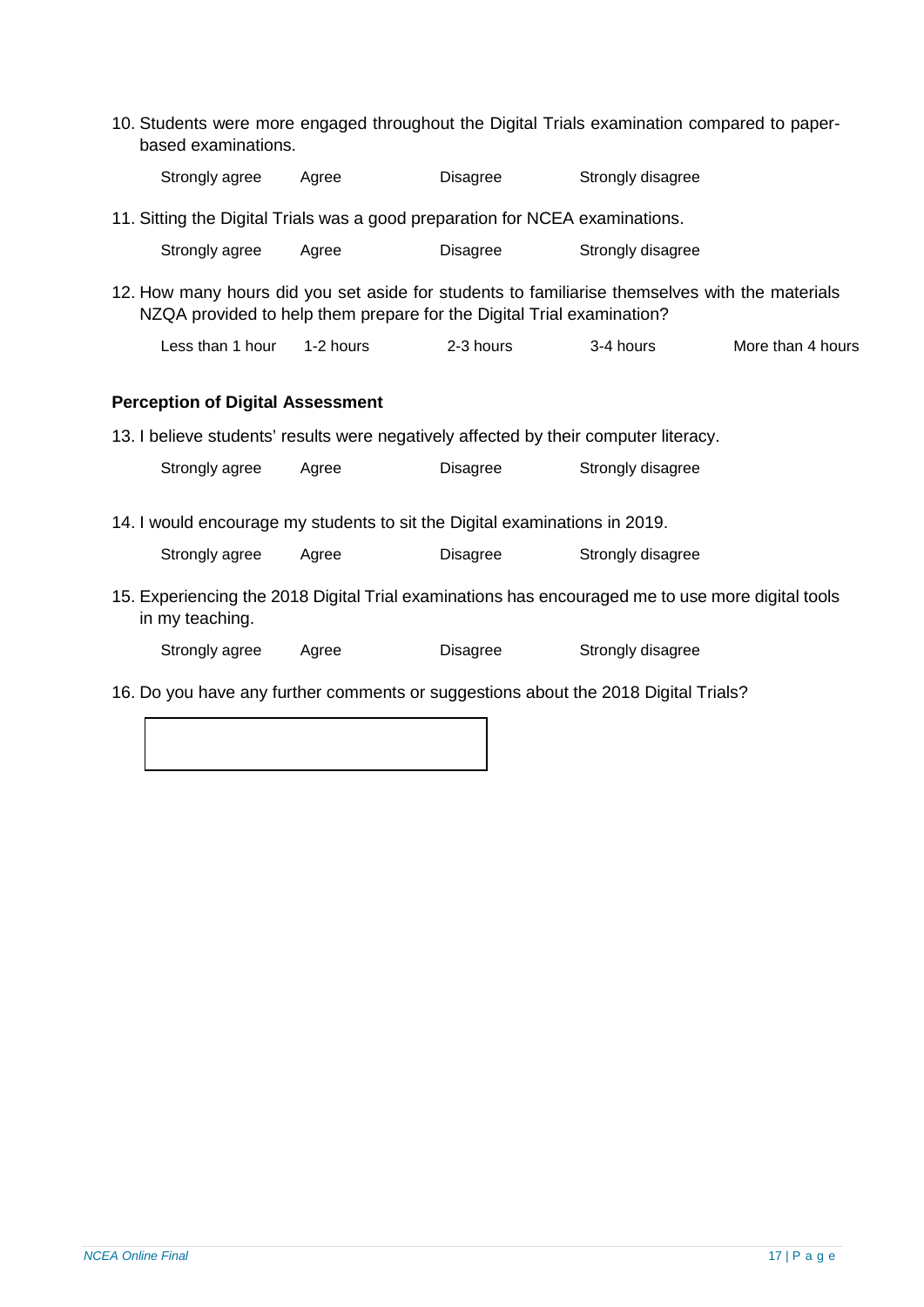# <span id="page-17-0"></span>**Appendix Four: Teacher Survey Summarised Responses (End-of-year)**

## **Administration and Support**

**Question 1. I was provided with enough information to administer the Digital Trial examinations.**

|                          | <b>Count</b> | Percentage |
|--------------------------|--------------|------------|
| <b>Strongly Agree</b>    | 22           | 31.4       |
| Agree                    | 43           | 61.4       |
| <b>Disagree</b>          | 2            | 2.9        |
| <b>Strongly Disagree</b> | 0            | 0.0        |
| N/A                      | 3            | 4.3        |
| <b>Total</b>             | 70           |            |

**Question 2. It was easy to set up a digital examination room.**

|                          | <b>Count</b>   | <b>Percentage</b> |
|--------------------------|----------------|-------------------|
| <b>Strongly Agree</b>    | 13             | 18.6              |
| Agree                    | 29             | 41.4              |
| <b>Disagree</b>          | 10             | 14.3              |
| <b>Strongly Disagree</b> | $\overline{2}$ | 2.9               |
| N/A                      | 16             | 22.9              |
| <b>Total</b>             | 70             |                   |

**Question 3. I received useful help and support from NZQA when I contacted them for assistance during the Trials.**

|                          | <b>Count</b> | <b>Percentage</b> |
|--------------------------|--------------|-------------------|
| <b>Strongly Agree</b>    | 14           | 20.3              |
| Agree                    | 18           | 26.1              |
| <b>Disagree</b>          | 4            | 1.4               |
| <b>Strongly Disagree</b> | 0            | 0.0               |
| N/A                      | 36           | 52.2              |
| <b>Total</b>             | 69           |                   |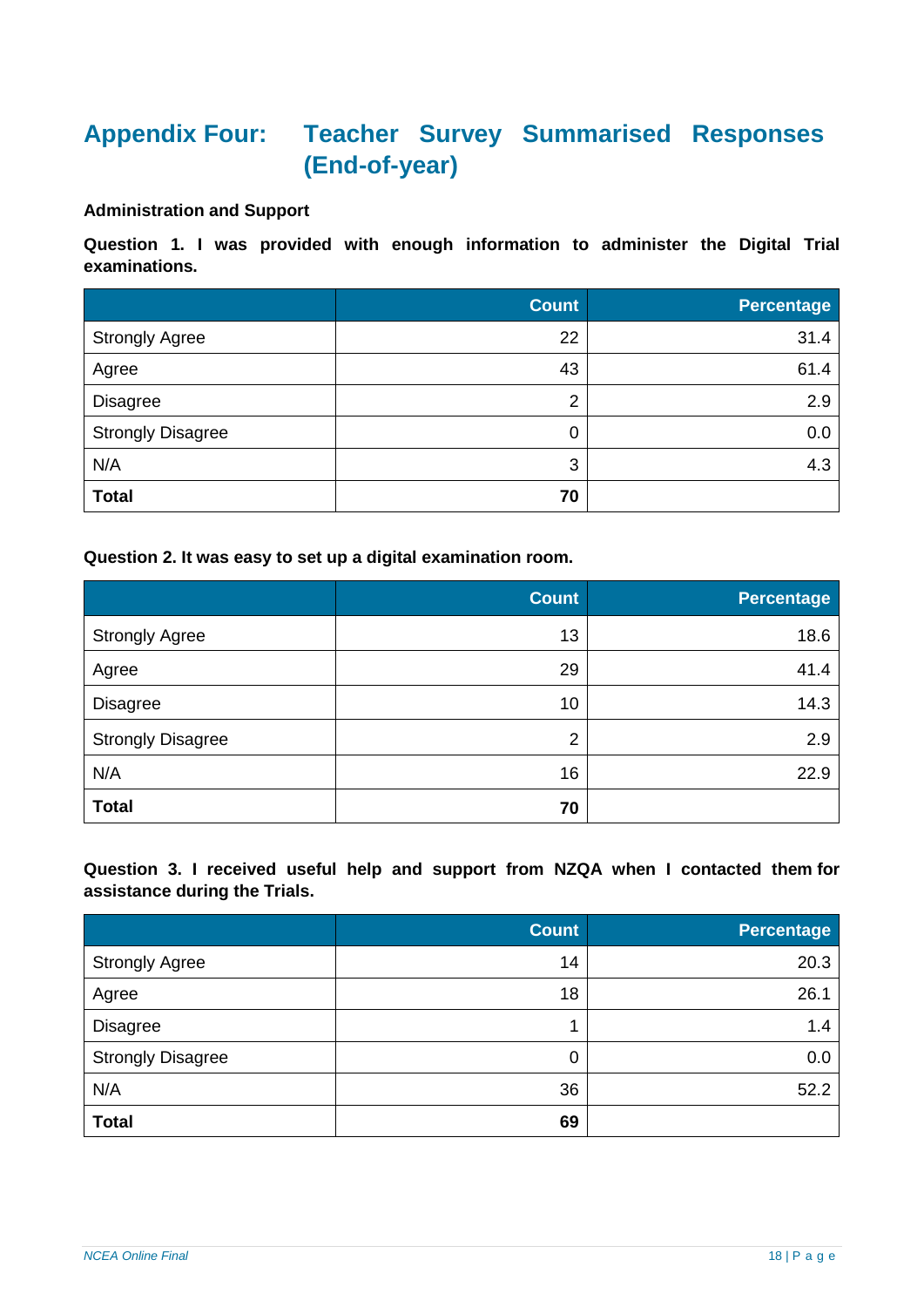## **Question 4. I found administering the Digital Trial examinations easy.**

|                          | <b>Count</b>   | <b>Percentage</b> |
|--------------------------|----------------|-------------------|
| <b>Strongly Agree</b>    | 16             | 23.2              |
| Agree                    | 28             | 40.6              |
| <b>Disagree</b>          | 10             | 14.5              |
| <b>Strongly Disagree</b> | $\overline{2}$ | 2.9               |
| N/A                      | 13             | 18.8              |
| <b>Total</b>             | 69             |                   |

**Question 5. Were there any technical problems or other issues that arose during the administration of the assessments?**

|              | <b>Count</b> | <b>Percentage</b> |
|--------------|--------------|-------------------|
| Yes          | 36           | 53.7              |
| <b>No</b>    | 31           | 46.3              |
| <b>Total</b> | 67           |                   |

#### **Marking Experience**

## **Question 6. I found the marking instructions easy to follow.**

|                          | <b>Count</b> | <b>Percentage</b> |
|--------------------------|--------------|-------------------|
| <b>Strongly Agree</b>    | 17           | 25.4              |
| Agree                    | 38           | 56.7              |
| <b>Disagree</b>          | 10           | 14.9              |
| <b>Strongly Disagree</b> | 2            | 3.0               |
| <b>Total</b>             | 67           |                   |

#### **Question 7. Marking online took less time than marking on paper.**

|                          | <b>Count</b> | <b>Percentage</b> |
|--------------------------|--------------|-------------------|
| <b>Strongly Agree</b>    | 13           | 19.4              |
| Agree                    | 18           | 26.9              |
| <b>Disagree</b>          | 21           | 31.3              |
| <b>Strongly Disagree</b> | 15           | 22.4              |
| <b>Total</b>             | 67           |                   |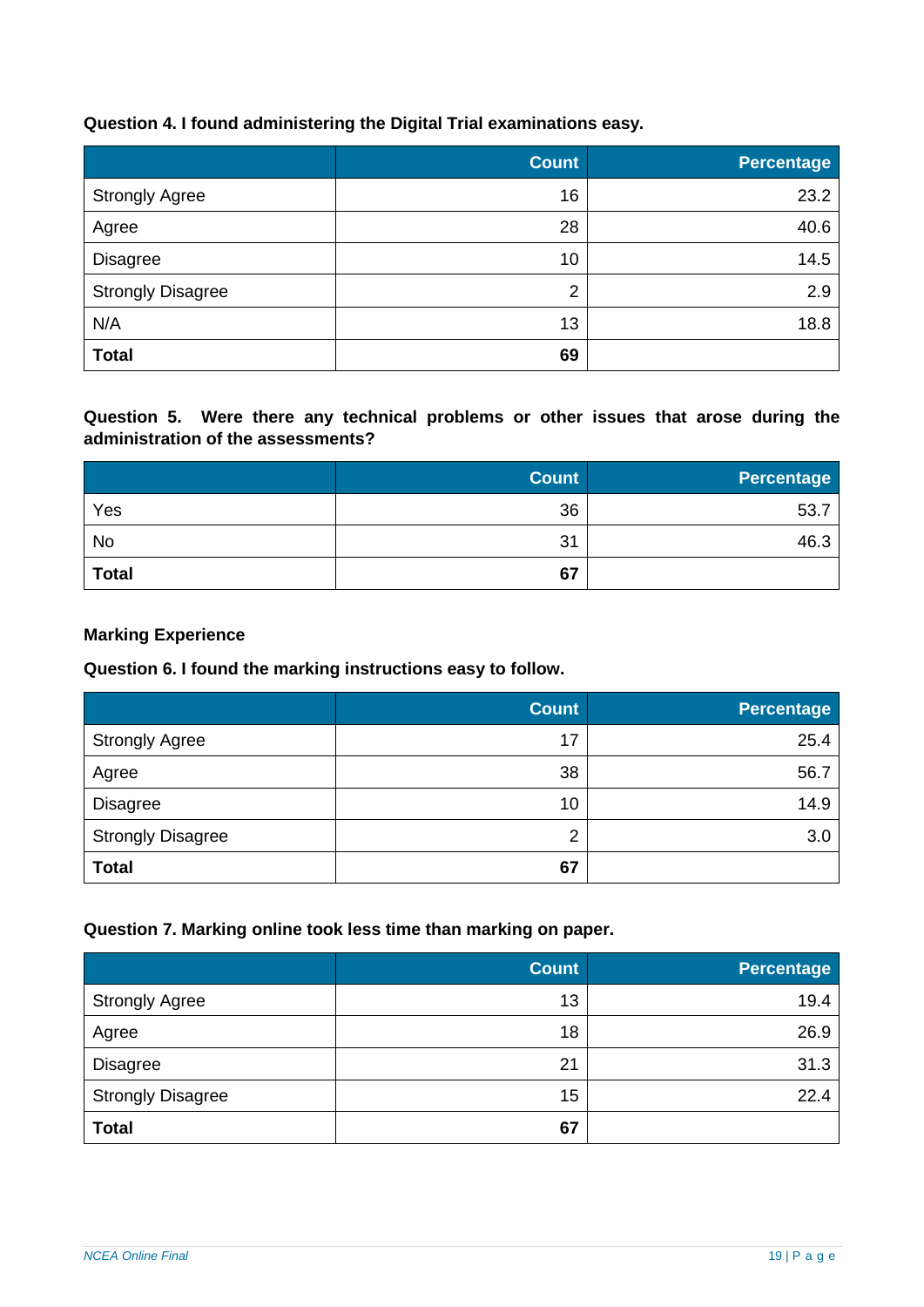## **Question 8. Overall, the marking process produced fair outcomes for students.**

|                          | <b>Count</b> | <b>Percentage</b> |
|--------------------------|--------------|-------------------|
| <b>Strongly Agree</b>    | 13           | 19.4              |
| Agree                    | 33           | 49.3              |
| <b>Disagree</b>          | 17           | 25.4              |
| <b>Strongly Disagree</b> | 4            | 6.0               |
| <b>Total</b>             | 67           |                   |

## **Preparation for the Trial Examinations**

**Question 9. I found the familiarisation activities prepared my students for the Digital Trial examinations.**

|                          | <b>Count</b> | <b>Percentage</b> |
|--------------------------|--------------|-------------------|
| <b>Strongly Agree</b>    | 15           | 21.7              |
| Agree                    | 41           | 59.4              |
| <b>Disagree</b>          | 10           | 14.5              |
| <b>Strongly Disagree</b> | 3            | 4.3               |
| <b>Total</b>             | 69           |                   |

## **Question 10. Students were more engaged throughout the Digital Trials examination compared to paper-based examinations.**

|                          | <b>Count</b>   | Percentage |
|--------------------------|----------------|------------|
| <b>Strongly Agree</b>    | 9              | 13.2       |
| Agree                    | 25             | 36.8       |
| <b>Disagree</b>          | 32             | 47.1       |
| <b>Strongly Disagree</b> | $\overline{2}$ | 2.9        |
| <b>Total</b>             | 68             |            |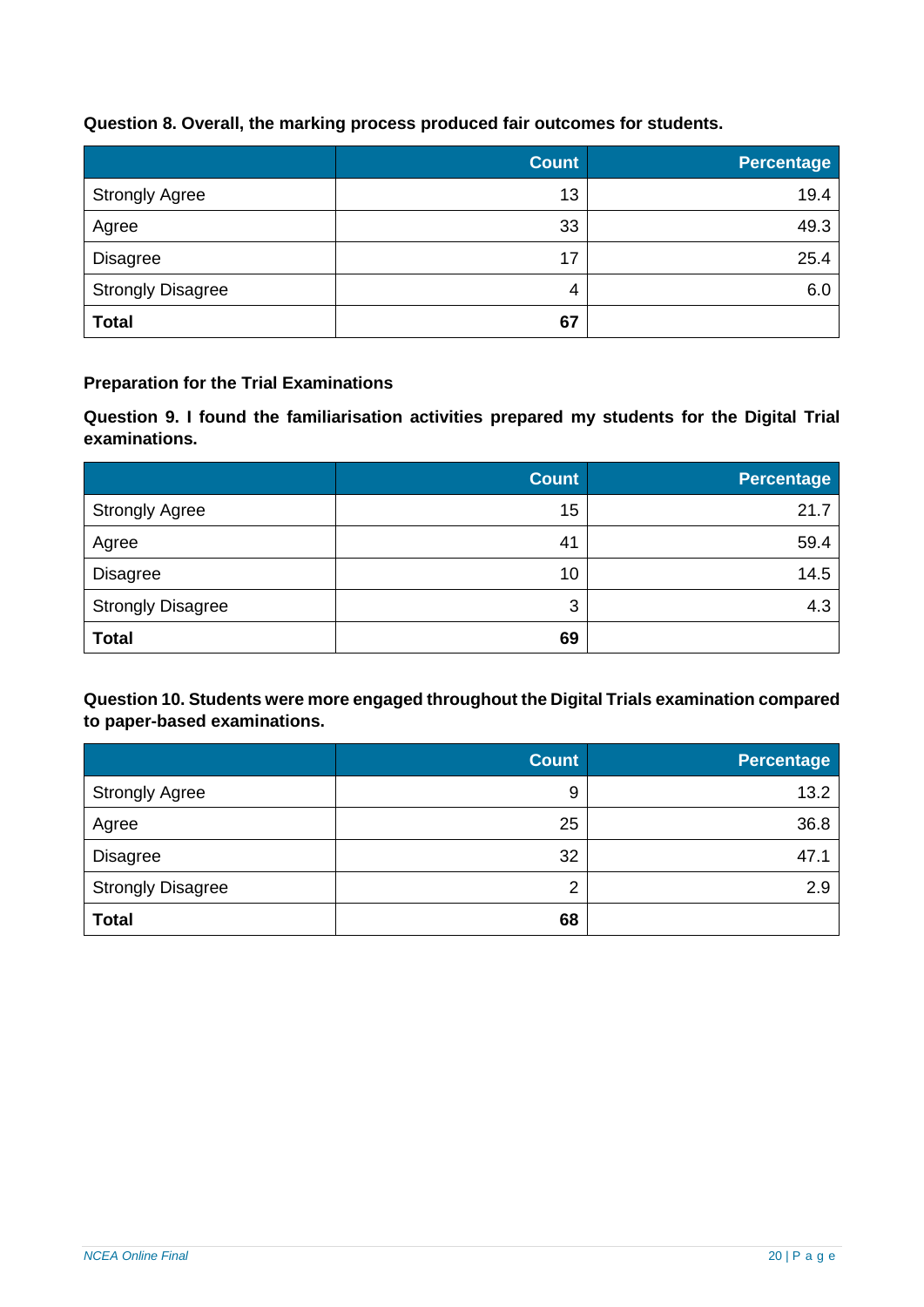## **Question 11. Sitting the Digital Trials was a good preparation for NCEA examinations.**

|                          | <b>Count</b> | <b>Percentage</b> |
|--------------------------|--------------|-------------------|
| <b>Strongly Agree</b>    | 19           | 27.5              |
| Agree                    | 31           | 44.9              |
| <b>Disagree</b>          | 14           | 20.3              |
| <b>Strongly Disagree</b> | 5            | 7.2               |
| <b>Total</b>             | 69           |                   |

**Question 12. How many hours did you set aside for students to familiarise themselves with the materials NZQA provided to help them prepare for the Digital Trial examination?**

|                   | <b>Count</b> | Percentage |
|-------------------|--------------|------------|
| Less than 1 hour  | 23           | 33.3       |
| 1-2 hours         | 35           | 50.7       |
| 2-3 hours         | 8            | 11.6       |
| 3-4 hours         |              | 1.4        |
| More than 4 hours | 2            | 2.9        |
| Total             | 69           |            |

## **Perception of Digital Assessment**

## **Question 13. I believe students' results were negatively affected by their computer literacy.**

|                          | <b>Count</b> | <b>Percentage</b> |
|--------------------------|--------------|-------------------|
| <b>Strongly Agree</b>    | 4            | 5.8               |
| Agree                    | 18           | 26.1              |
| <b>Disagree</b>          | 39           | 56.5              |
| <b>Strongly Disagree</b> | 8            | 11.6              |
| <b>Total</b>             | 69           |                   |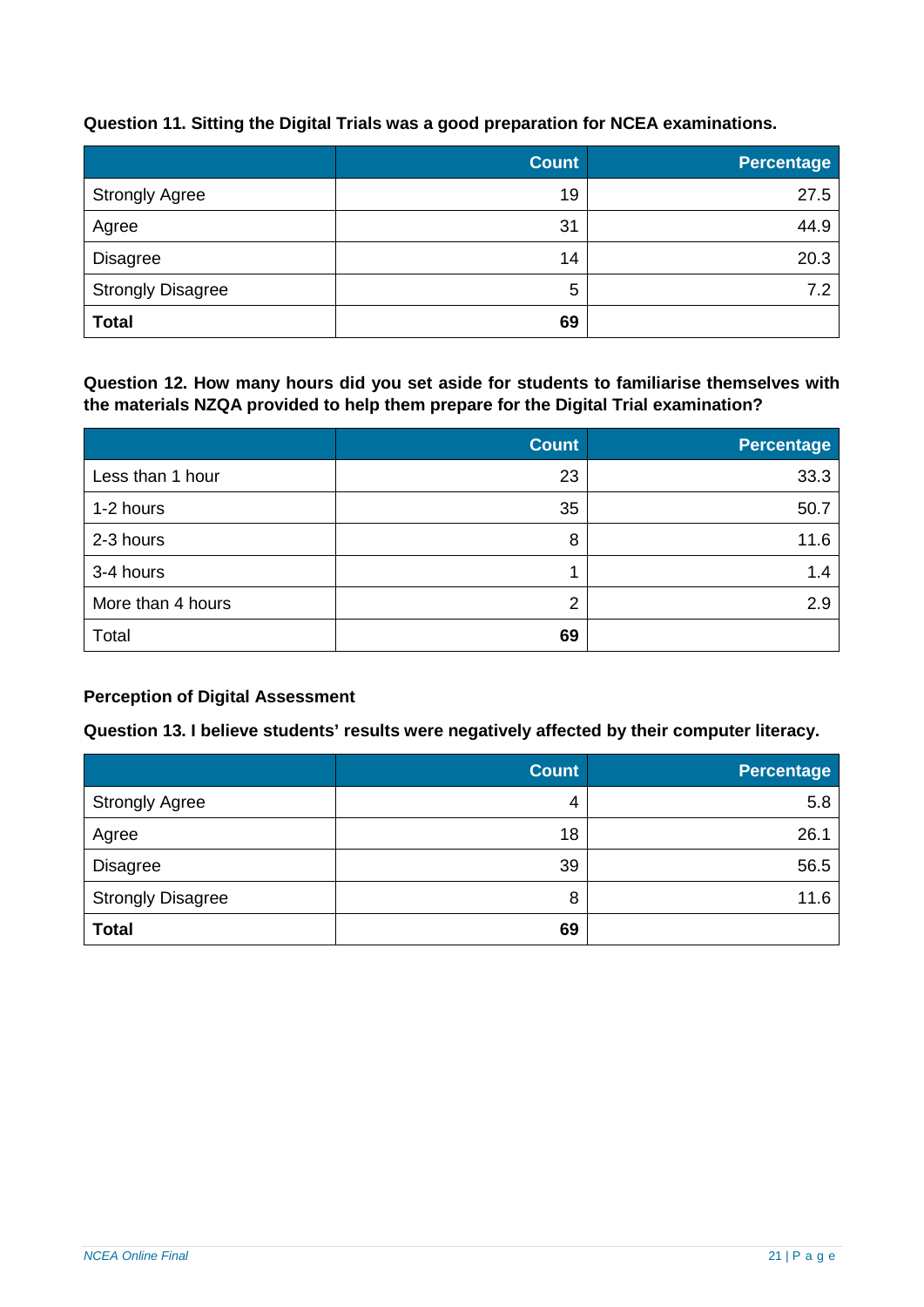## **Question 14. I would encourage my students to sit the Digital examinations in 2019.**

|                          | <b>Count</b> | <b>Percentage</b> |
|--------------------------|--------------|-------------------|
| <b>Strongly Agree</b>    | 14           | 20.3              |
| Agree                    | 30           | 43.5              |
| <b>Disagree</b>          | 20           | 29.0              |
| <b>Strongly Disagree</b> | 5            | 7.2               |
| <b>Total</b>             | 69           |                   |

## **Question 15. Experiencing the 2018 Digital Trial examinations has encouraged me to use more digital tools in my teaching.**

|                          | <b>Count</b> | <b>Percentage</b> |
|--------------------------|--------------|-------------------|
| <b>Strongly Agree</b>    | 6            | 8.7               |
| Agree                    | 20           | 29.0              |
| <b>Disagree</b>          | 32           | 46.4              |
| <b>Strongly Disagree</b> | 11           | 15.9              |
| <b>Total</b>             | 69           |                   |

## <span id="page-21-0"></span>**Appendix Five: Principal Nominee Survey Questions (Midyear)**

1. The communications and instructions received about the mid-year Science Trial examination:

| provided sufficient information                |       |                 |                   |  |  |  |
|------------------------------------------------|-------|-----------------|-------------------|--|--|--|
| Strongly agree                                 | Agree | Disagree        | Strongly disagree |  |  |  |
| were easy to understand                        |       |                 |                   |  |  |  |
| Strongly agree                                 | Agree | Disagree        | Strongly disagree |  |  |  |
| were well timed                                |       |                 |                   |  |  |  |
| Strongly agree                                 | Agree | Disagree        | Strongly disagree |  |  |  |
| influenced my school's decision to participate |       |                 |                   |  |  |  |
| Strongly agree                                 | Agree | <b>Disagree</b> | Strongly disagree |  |  |  |

2. NZQA's approach to my school influenced the participation of Māori and Pasifika students in the mid-year Science Trial examination.

Strongly agree Agree Disagree Strongly disagree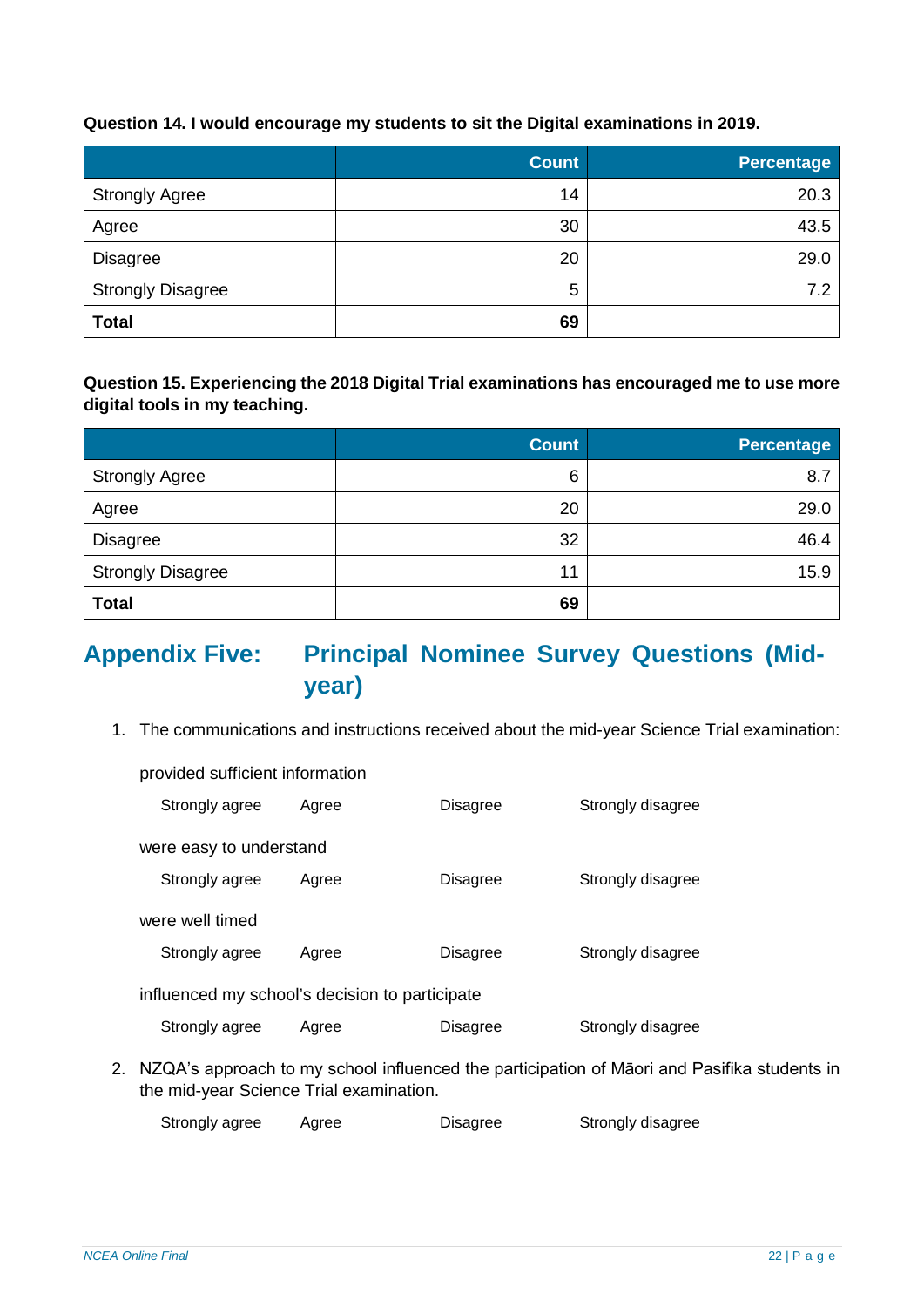3. What factors contributed to your decision to participate/ not participate in the mid-year Science Trial examination?

|    | schedule.                            |       |                 | 4. The timing of the mid-year Science Trial examination suited my school's assessment                                      |
|----|--------------------------------------|-------|-----------------|----------------------------------------------------------------------------------------------------------------------------|
|    | Strongly agree                       | Agree | Disagree        | Strongly disagree                                                                                                          |
|    | I was provided by NZQA.              |       |                 | 5. I was able to confidently support the teachers and students in my school with the information                           |
|    | Strongly agree                       | Agree | Disagree        | Strongly disagree<br>6. I would support my school participating in future Digital Trial and/or Pilot examinations in 2019. |
|    | Strongly agree                       | Agree | Disagree        | Strongly disagree                                                                                                          |
| 7. | you receive useful help and support? |       |                 | If you contacted NZQA for support in managing the mid-year Science Trial examination, did                                  |
|    | Strongly agree                       | Agree | <b>Disagree</b> | Strongly disagree                                                                                                          |

# <span id="page-22-0"></span>**Appendix Six: Principal Nominee Survey Summarised Responses (Mid-year)**

**Question 1. The communications and instructions received about the mid-year Science Trial examination:**

|                             |                | provided<br><b>sufficient</b><br>information |              | were easy to<br>understand | were well timed |                       | influenced my<br>school's decision<br>to participate |                       |
|-----------------------------|----------------|----------------------------------------------|--------------|----------------------------|-----------------|-----------------------|------------------------------------------------------|-----------------------|
|                             | <b>Count</b>   | <b>Percent</b><br>age                        | <b>Count</b> | <b>Percent</b><br>age      | <b>Count</b>    | <b>Percent</b><br>age | <b>Count</b>                                         | <b>Percent</b><br>age |
| Strongly<br>agree           | 6              | 35.3                                         | 5            | 31.2                       | 5               | 33.3                  | 3                                                    | 18.8                  |
| Agree                       | 8              | 47.1                                         | 4            | 25.0                       | 8               | 53.3                  | 4                                                    | 25.0                  |
| <b>Disagree</b>             | $\overline{2}$ | 11.8                                         | 6            | 37.5                       | $\overline{2}$  | 13.3                  | 6                                                    | 37.5                  |
| Strongly<br><b>Disagree</b> | 1              | 5.9                                          | 1            | 6.2                        | $\overline{0}$  | 0.0                   | 3                                                    | 18.8                  |
| <b>Total</b>                | 17             |                                              | 16           |                            | 15              |                       | 16                                                   |                       |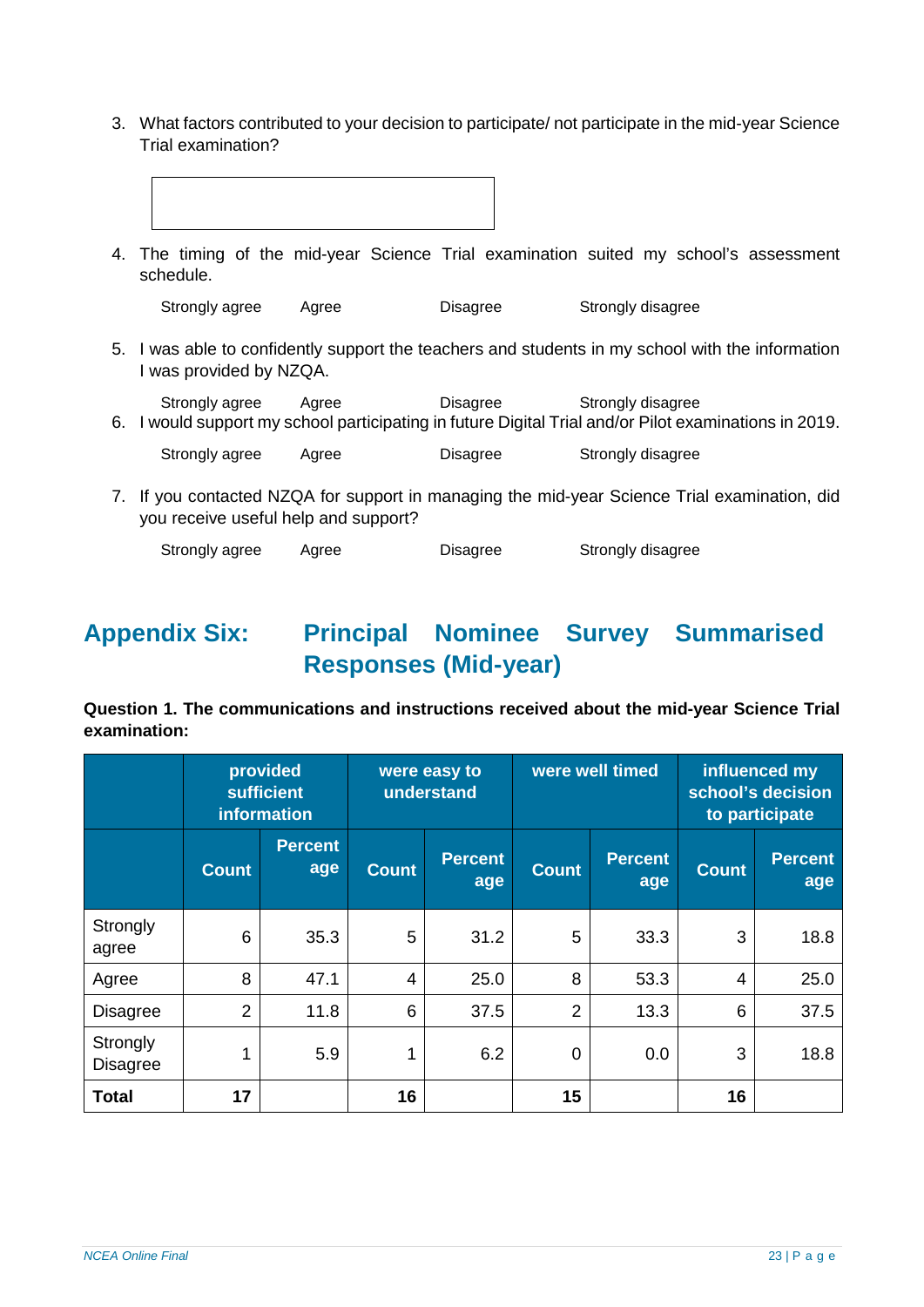**Question 2. NZQA's approach to my school influenced the participation of Māori and Pasifika students in the mid-year Science Trial examination.**

|                          | <b>Count</b>   | Percentage |
|--------------------------|----------------|------------|
| Strongly agree           | 3              | 18.8       |
| Agree                    | $\overline{2}$ | 12.5       |
| <b>Disagree</b>          | 6              | 37.5       |
| <b>Strongly Disagree</b> | 5              | 31.2       |
| <b>Total</b>             | 16             |            |

**Question 4. The timing of the mid-year Science Trial examination suited my school's assessment schedule.**

|                          | <b>Count</b> | <b>Percentage</b> |
|--------------------------|--------------|-------------------|
| Strongly agree           | 5            | 29.4              |
| Agree                    | 8            | 47.1              |
| <b>Disagree</b>          | 3            | 17.6              |
| <b>Strongly Disagree</b> |              | 5.9               |
| <b>Total</b>             | 17           |                   |

**Question 5. I was able to confidently support the teachers and students in my school with the information I was provided by NZQA.**

|                          | <b>Count</b> | Percentage |
|--------------------------|--------------|------------|
| Strongly agree           | 6            | 35.3       |
| Agree                    | 8            | 47.1       |
| <b>Disagree</b>          | 3            | 17.6       |
| <b>Strongly Disagree</b> | 0            | 0.0        |
| <b>Total</b>             | 17           |            |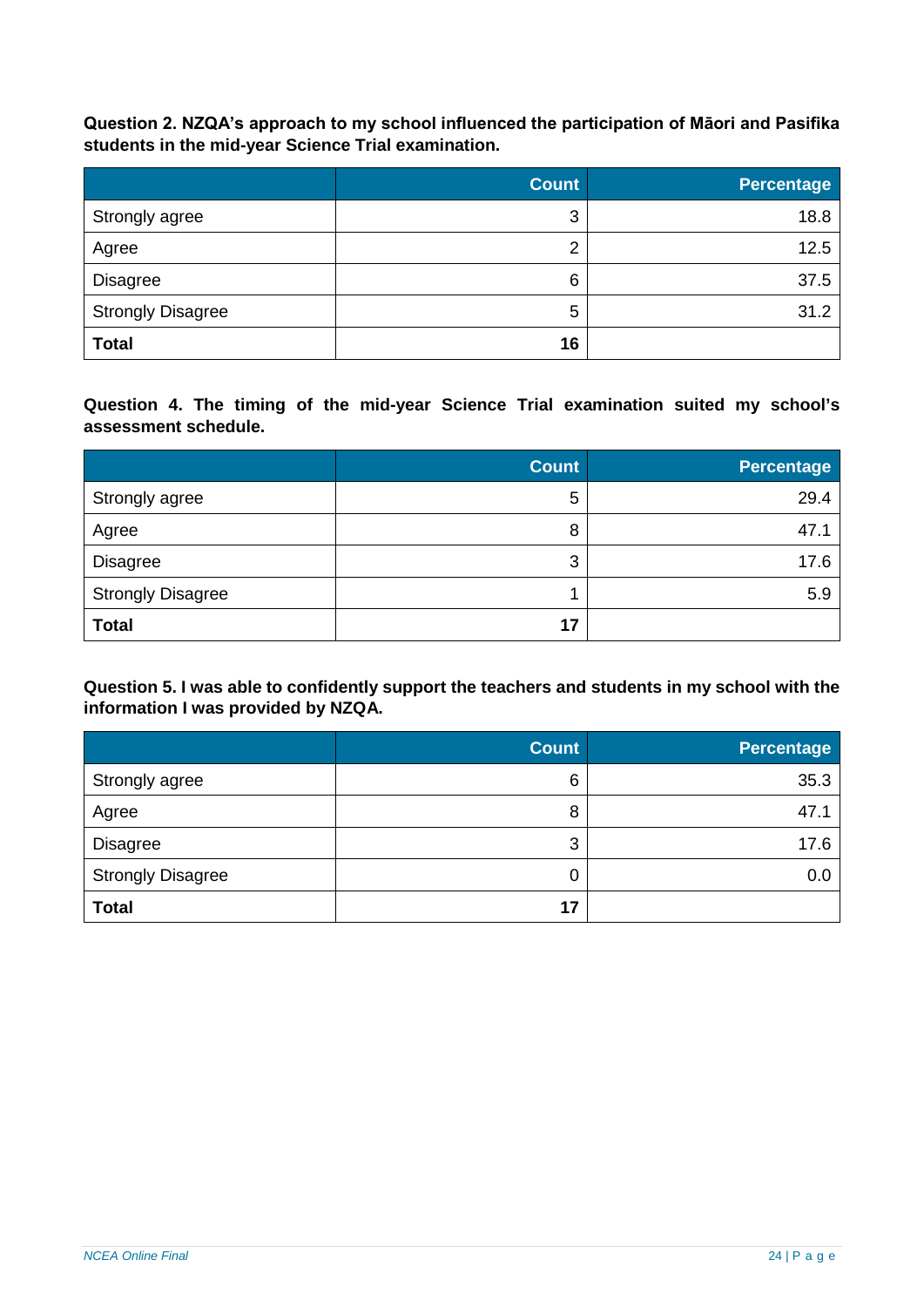**Question 6. I would support my school participating in future Digital Trial and/or Pilot examinations in 2019.**

|                          | <b>Count</b> | <b>Percentage</b> |
|--------------------------|--------------|-------------------|
| Strongly agree           | 7            | 41.2              |
| Agree                    | 6            | 35.3              |
| Disagree                 | 3            | 17.6              |
| <b>Strongly Disagree</b> |              | 5.9               |
| <b>Total</b>             | 17           |                   |

**Question 7. I received useful help and support from NZQA in managing the mid-year Science Trial examination.**

|                          | <b>Count</b> | <b>Percentage</b> |
|--------------------------|--------------|-------------------|
| Strongly agree           | 8            | 53.3              |
| Agree                    | 6            | 40.0              |
| Disagree                 |              | 6.7               |
| <b>Strongly Disagree</b> | 0            | 0.0               |
| <b>Total</b>             | 15           |                   |

# <span id="page-24-0"></span>**Appendix Seven: Principal Nominee Survey Questions (Endof-year)**

1. The communications and instructions received about the Digital Trial and Pilot examinations:

Strongly agree Agree Disagree Strongly disagree were easy to understand Strongly agree Agree Disagree Strongly disagree were well timed Strongly agree Agree Disagree Strongly disagree

provided sufficient information

2. I was able to confidently support the teachers and students in my school with the information I was provided by NZQA.

| Strongly agree | Agree | Disagree | Strongly disagree |
|----------------|-------|----------|-------------------|
|                |       |          |                   |

3. I would support my school participating in the Digital examinations in 2019.

| Strongly agree | Agree | Disagree | Strongly disagree |
|----------------|-------|----------|-------------------|
|                |       |          |                   |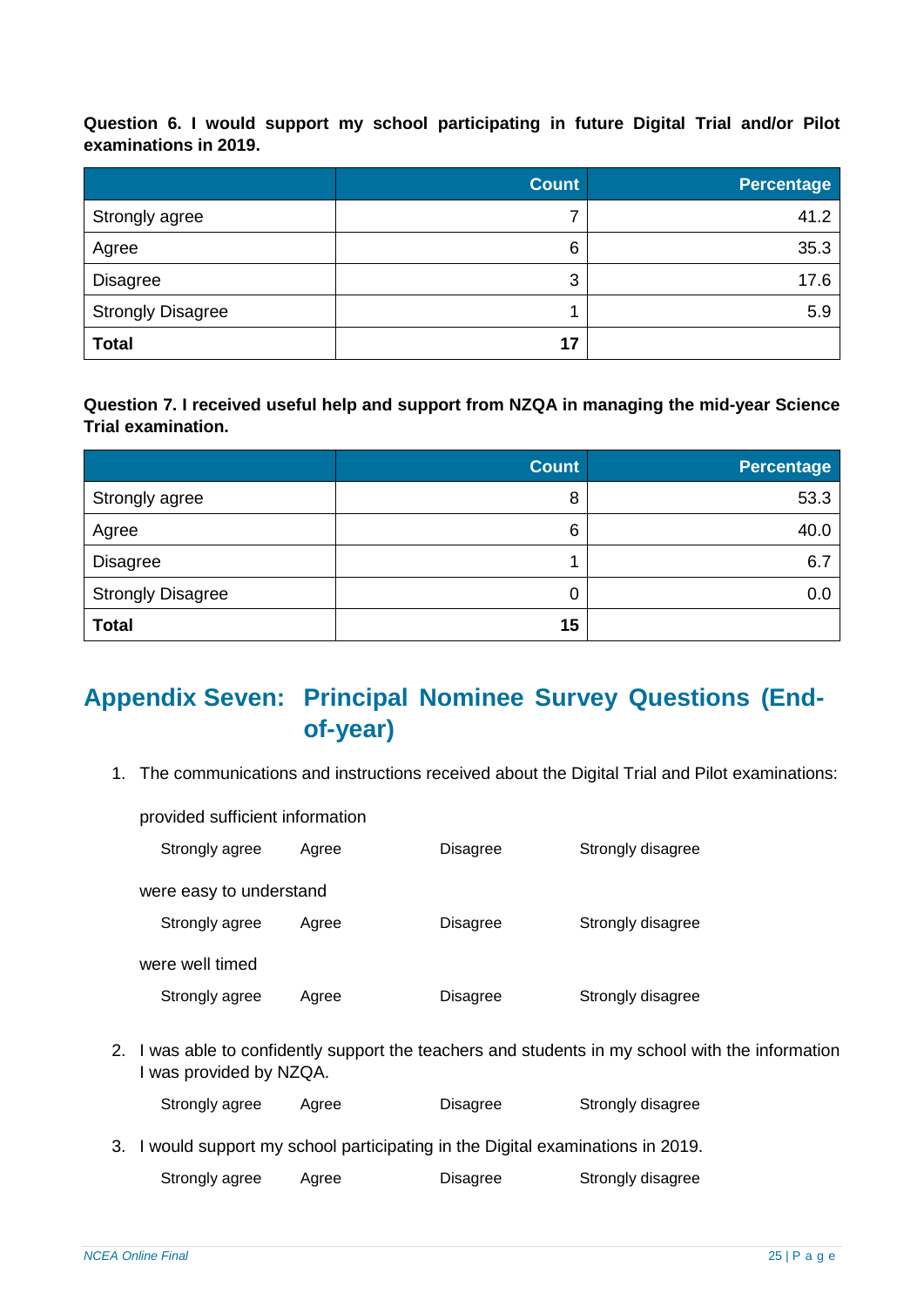4. If you contacted NZQA for support in managing the Digital Trials and/or Pilots, did you receive useful help and support?

Strongly agree Agree Disagree Strongly disagree

# <span id="page-25-0"></span>**Appendix Eight: Principal Nominee Survey Summarised Responses (End-of-year)**

**Question 1. The communications and instructions received about the Digital Trial and Pilot examinations:**

|                          |              | provided sufficient<br>were easy to<br>were well timed<br>information<br>understand |       |                       |              |                       |
|--------------------------|--------------|-------------------------------------------------------------------------------------|-------|-----------------------|--------------|-----------------------|
|                          | <b>Count</b> | <b>Percentag</b><br>e                                                               | Count | <b>Percentag</b><br>e | <b>Count</b> | <b>Percentag</b><br>e |
| Strongly agree           | 9            | 50.0                                                                                | 6     | 35.3                  | 6            | 35.3                  |
| Agree                    |              | 38.9                                                                                | 8     | 47.1                  | 8            | 47.1                  |
| <b>Disagree</b>          |              | 5.6                                                                                 | 2     | 11.8                  | 2            | 11.8                  |
| <b>Strongly Disagree</b> |              | 5.6                                                                                 |       | 5.9                   |              | 5.9                   |
| <b>Total</b>             | 18           |                                                                                     | 17    |                       | 17           |                       |

**Question 2. I was able to confidently support the teachers and students in my school with the information I was provided by NZQA.**

|                          | <b>Count</b> | <b>Percentage</b> |
|--------------------------|--------------|-------------------|
| <b>Strongly Agree</b>    | 5            | 27.8              |
| Agree                    | 11           | 61.1              |
| <b>Disagree</b>          | 2            | 11.1              |
| <b>Strongly Disagree</b> | 0            | 0.0               |
| <b>Total</b>             | 18           |                   |

## **Question 3. I would support my school participating in the Digital examinations in 2019.**

|                          | <b>Count</b> | Percentage |
|--------------------------|--------------|------------|
| <b>Strongly Agree</b>    | 10           | 55.6       |
| Agree                    | 5            | 27.8       |
| <b>Disagree</b>          | 2            | 11.1       |
| <b>Strongly Disagree</b> |              | 5.6        |
| <b>Total</b>             | 18           |            |